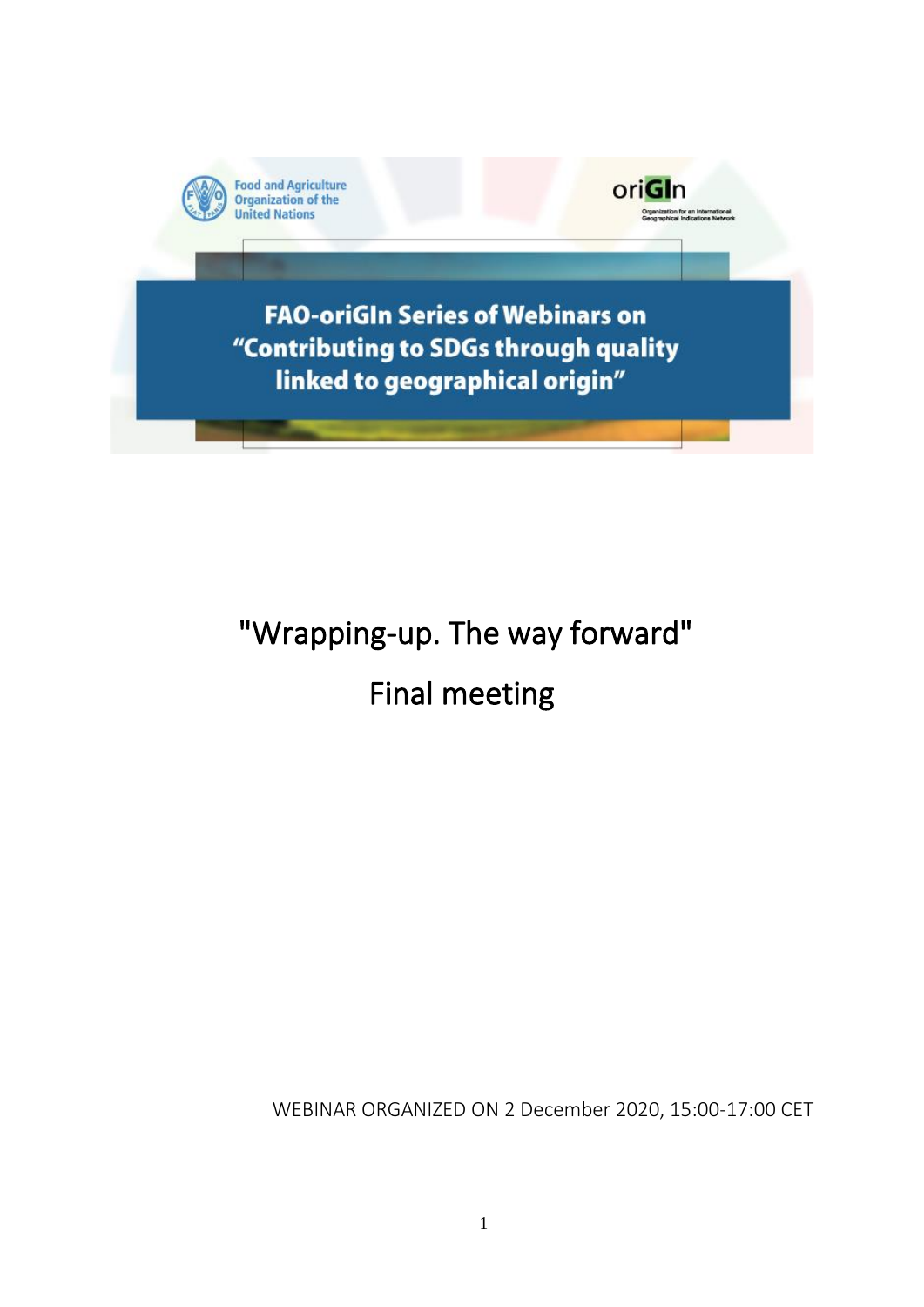## Table of Contents

| Trends in the beverage sector - the case of wine, Mr. Stefano Stefanucci, Equalitas  6      |
|---------------------------------------------------------------------------------------------|
| How GI strategies can help developing countries pursue sustainable objectives: Mr. Erik     |
| Sustainable management of wild collected product for GIs: Mr. Sven Walter, FAO and Mr.      |
| Conservation of resources and climate change: Mr. Massimo Vittori, oriGIn 10                |
| Contribution of GI to sustainable healthy diets: Mr. Christophe Chassard, French National   |
| Indigenous peoples, local communities and traditional knowledge, Ms. Latha R Nair, Partner, |
|                                                                                             |
|                                                                                             |
| Progress made in the database and toolkits, Luis Fernando Samper, oriGIn/4.0 Brands 14      |
|                                                                                             |
|                                                                                             |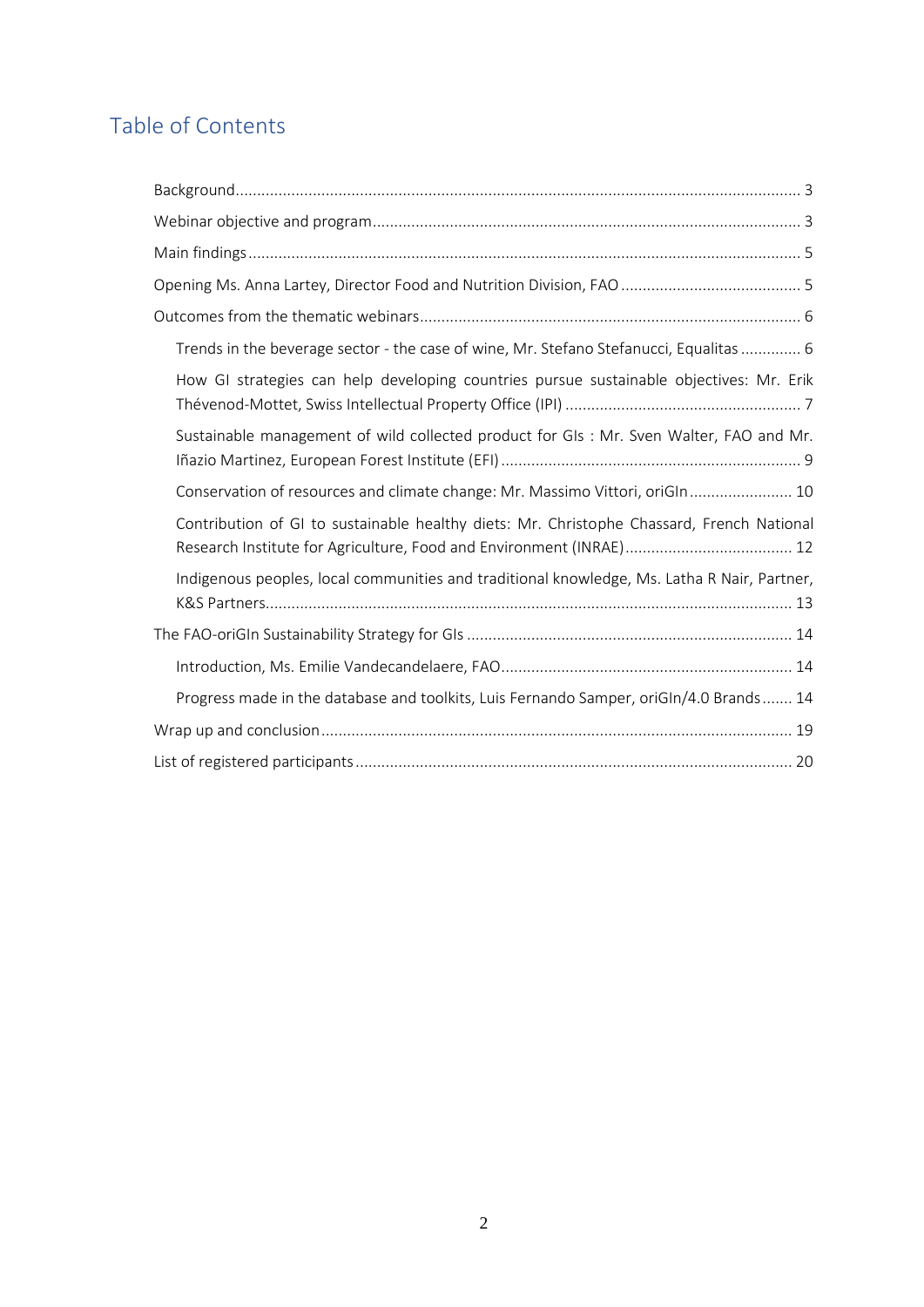### <span id="page-2-0"></span>Background

Starting in 2017, FAO and oriGIn embarked on a project to support Geographical Indications (GIs) to develop their own sustainability strategies, with the aim of understanding the sustainability dynamics at local level and at the same time taking into account markets and regulatory requirements Experts were invited to discuss this topic and the way forward, which provided the ground for the Sustainability Strategy for GIs (SSGI), including a roadmap of 4 basic components: Prioritize, Assess, Improve and Communicate. A task force wasthen established to provide continuous feedback and recommendations for the implementation of SSGI and the tools developed in this framework. After the first tool being developed (a guide and toolkit for producers to identify sustainability topics in their system and to engage in improving them), FAO ad oriGIn are now working on relevant indicators to help GI producers in the next SSGI phase related with assessment.

Quality products that are deeply rooted in a given geographical area play a key role in the economy. They can also contribute to social development and the preservation of local resources. Natural features – as well as tradition and culture, typical of certain geographical environments – have the potential to confer products some unique characteristics and reputation, which are valued on the market. Preserving such resources, traditions and quality through Geographical Indications (GIs) can create value (economic, social an environmental) for producers and consumers.

Keeping in mind that the United Nations Sustainable Development Goals (SDGs) are the point of reference for any strategy towards a more sustainable future, FAO and oriGIn held a series of webinars (October-November 2020) to address how quality linked to geographical origin can contribute to achieve sustainability objectives.

More information about the series of webinars background and objectives @ [https://www.origin](https://www.origin-gi.com/images/stories/PDFs/English/Event/2020_originfao_forum/Sustainability_Forum_Rev_15_October2020.pdf)[gi.com/images/stories/PDFs/English/Event/2020\\_originfao\\_forum/Sustainability\\_Forum\\_Rev\\_15\\_Octo](https://www.origin-gi.com/images/stories/PDFs/English/Event/2020_originfao_forum/Sustainability_Forum_Rev_15_October2020.pdf) [ber2020.pdf](https://www.origin-gi.com/images/stories/PDFs/English/Event/2020_originfao_forum/Sustainability_Forum_Rev_15_October2020.pdf)

[Find out here the series of webinars full calendar and individual programs.](https://www.origin-gi.com/content-page/item/15338-individual-webinars-programs.html)

### <span id="page-2-1"></span>Objective and agenda

The objective of this final webinar was to present the main findings of each of the 6 thematic webinars of the FAO-oriGIn series, described below with the link to the presentations:

- 27 October 2020,: [Trends in the beverage sector. The case of wine.](https://www.origin-gi.com/content-page/item/15318-27-10-2020-series-of-webinars-on-contributing-to-sdgs-through-quality-linked-to-geographical-origin-online-event-on-trends-in-the-wine-sector.htmlhttps:/www.origin-gi.com/content-page/item/15318-27-10-2020-series-of-webinars-on-contributing-to-sdgs-through-quality-linked-to-geographical-origin-online-event-on-trends-in-the-wine-sector.html) In collaboration with Equalitas (English).
- 11 November 2020: How GI strategies can help developing countries pursue sustainability [objectives.](https://www.origin-gi.com/content-page/item/15339-11-11-2020-series-of-webinars-on-contributing-to-sdgs-through-quality-linked-to-geographical-origin-online-event-on-how-gi-strategies-can-help-developing-countries-pursue-sustainability-objectives.html) In collaboration with the Swiss Intellectual Property Institute Switzerland.
- 12 November 2020: [Sustainable management of wild collected products for GIs.](https://www.origin-gi.com/content-page/item/15340-12-11-2020-series-of-webinars-on-contributing-to-sdgs-through-quality-linked-to-geographical-origin-event-on-sustainable-management-of-wild-collected-products-for-gis.html) In collaboration with European Forest Institute/Incredible network (in English and French).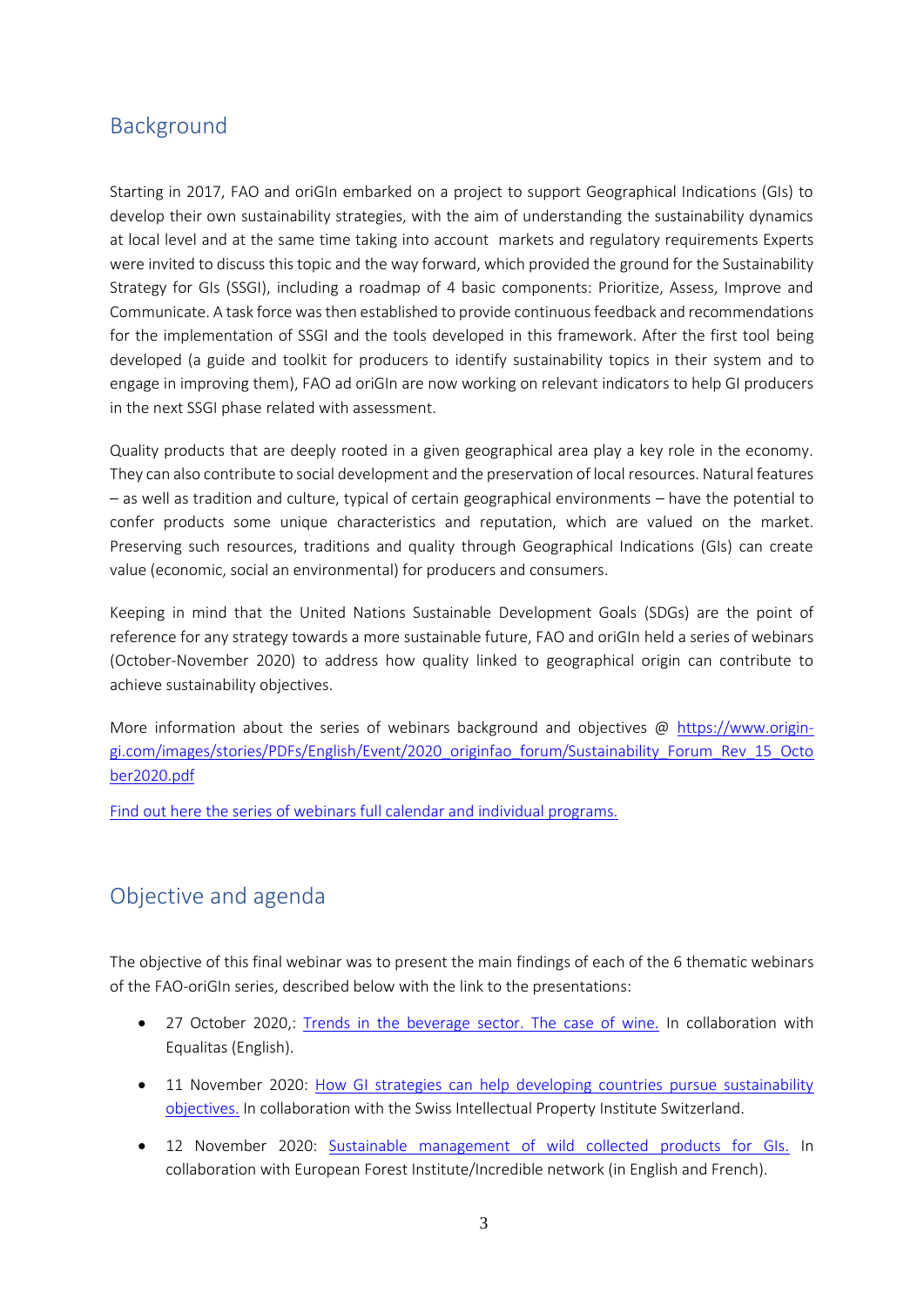- 17 November 2020: [Conservation of resources and climate change.](file:///C:/Users/Solène/Desktop/OriGIn/Webinaires/Conservation%20of%20resources%20and%20climate%20change.%20In%20collaboration%20with%20LIFE%20TTGG%20–%20The%20Tough%20Get%20Going%20(in%20English)) In collaboration with LIFE TTGG – The Tough Get Going (in English)
- 18 November 2020,: [Contributions of GI to sustainable healthy diets.](https://www.origin-gi.com/content-page/item/15342-18-11-2020-fao-origin-series-of-webinars-on-contributing-to-sdgs-through-quality-linked-to-geographical-origin-online-event-contributions-of-gi-to-sustainable-healthy-diets.html) In collaboration with oriGIn-France (in English and French)
- 24 November 2020: [Indigenous people, local communities and traditional knowledge.](https://www.origin-gi.com/content-page/item/15352-24-11-2020-fao-origin-series-of-webinars-on-contributing-to-sdgs-through-quality-linked-to-geographical-origin-online-event-indigenous-people-local-communities-and-traditional-knowledge.html) In collaboration with World Intellectual Property Organization (WIPO) (in English and French)

This webinar intended provide a synthesis of these different perspectives, so as to identify next steps, synergies between projects and possible collaborations between partners to move forward on the GI agenda to contribute to SDGs.

### Agenda :

| 15:00 | Opening Ms. Anna Lartey, Director Food and Nutrition Division, FAO                                                                                               |
|-------|------------------------------------------------------------------------------------------------------------------------------------------------------------------|
| 15:20 | Outcomes from the thematic webinars                                                                                                                              |
|       | - Trends in the beverage sector - the case of wine: Mr. Stefano Stefanucci, Equalitas                                                                            |
|       | - How GI strategies can help developing countries pursue sustainability objectives: Mr.<br>Erik Thévenod-Mottet, Swiss intellectual Property Office (IPI)        |
|       | - Sustainable management of wild collected products for GI: Mr. Sven Walter, FAO and<br>Mr. Iñazio Martinez, European Forest Institute (EFI)                     |
|       | - Conservation of resources and climate change: Mr. Massimo Vittori, oriGIn                                                                                      |
|       | - Contributions of GI to sustainable healthy diets: Mr. Christophe Chassard, French<br>National Research Institute for Agriculture, Food and Environment (INRAE) |
|       | - Indigenous peoples, local communities and traditional knowledge, Ms. Latha R Nair,<br>Partner, K&S Partners                                                    |
| 16:00 | The FAO-oriGIn Sustainability Strategy for GIs                                                                                                                   |
|       | - Introduction to the FAO-oriGIn work, Emilie Vandecandelaere<br>- Progress made in the database and toolkits, Luis Fernando Samper                              |
| 16:30 | Discussion on the way forward                                                                                                                                    |
| 16:55 | Wrap-up and conclusion<br>Emilie Vandecandelaere, FAO<br>Massimo Vittori oriGln                                                                                  |
| 17:00 | End of the meeting                                                                                                                                               |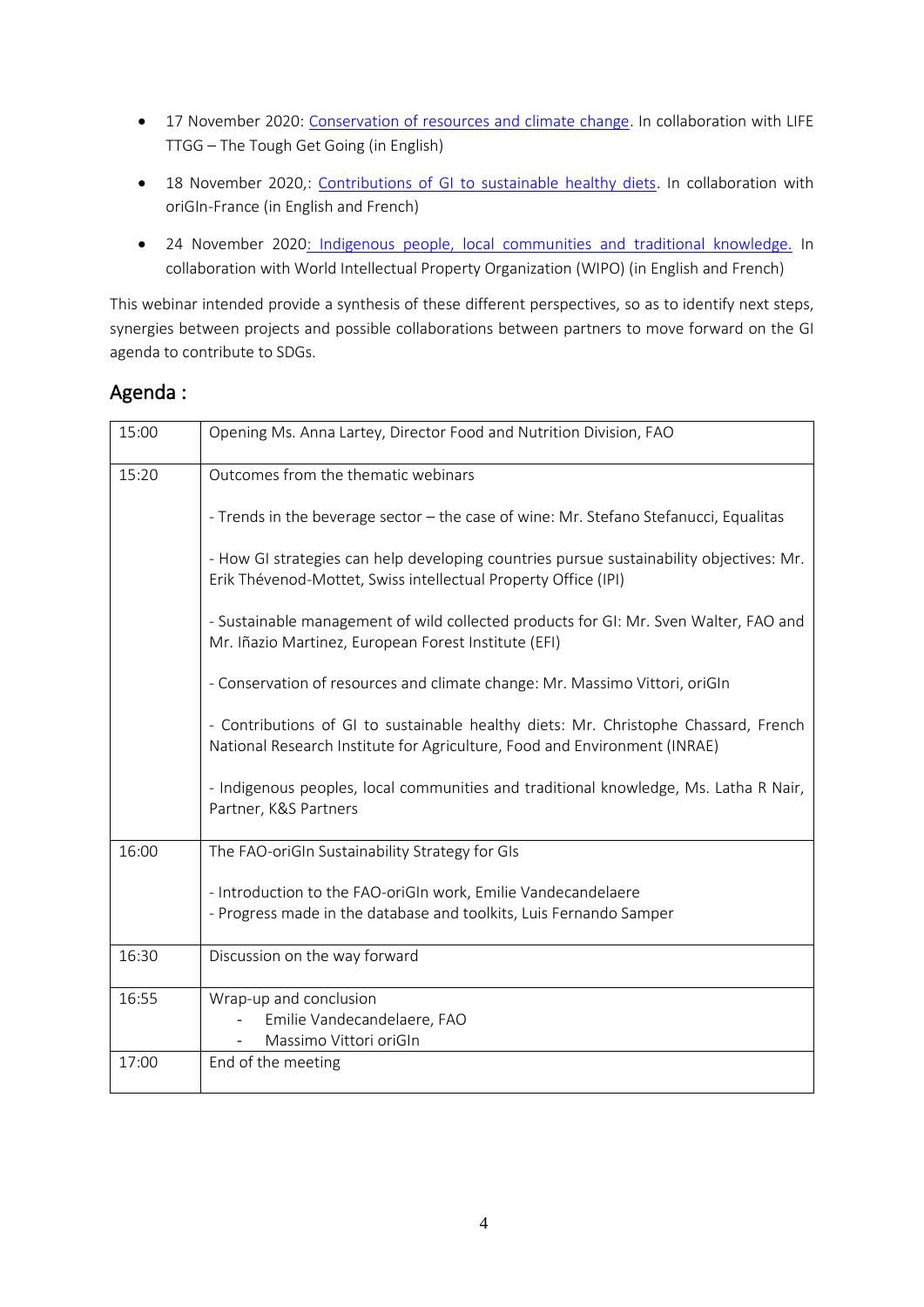### <span id="page-4-0"></span>Main findings

This first edition of the FAO-oriGIn forum on GI sustainability, organized through webinars between October and December in the 2020 edition, was a success with high and lively participation (with some 1000 registered participants). It is expected that knowledge sharing will continue until the next edition, while progressing on the tools developed in the frame of the sustainability strategy for GIs. The FAO-CIRAD international conference planned to be held in Rome will be another opportunity to discuss further the GI sustainability topic initially planned on 6-9 July 2020, it has been postponed to July 2022, and a webinar in July 2020 will introduce the topics).

Rapporteurs from each session informed about the content of the respective sessions and the perspectives that were identified for each topic. It was very valuable to review the main topics discussed in each thematic webinar, acknowledging the rich landscape of potentialities for GI to contribute to SDGs as well as the many issues that can be addressed in a synergic manner. The importance of further investigation for emerging topics such as GIs for healthy diets, for protection of traditional knowledge for indigenous communities was highlighted. Also, the need to continue understanding the effects of climate change on GIs was underlined. In addition, it was felt that specific tools have to be developed to deepen the understanding of important, although still discreet, subsectors such as wild collected products. Finally, in terms of knowledge and experience sharing, the relevance to learn from more advanced sectors or large parts of the economy through GIs for trade and in the wine sector was identified. As for future work, the importance of cooperation was also highlighted: between GI associations and between countries, including south-south cooperation, and the development of knowledge and guidance tools, in particular to support producer strategies for improved sustainability of their GI processes.

### <span id="page-4-1"></span>Opening Ms. Anna Lartey, Director Food and Nutrition Division, FAO

Geographical indications represent an interesting tool together with a territorial approach to facilitate rural transformation toward sustainable agriculture and food. The FAO has been supporting member countries in the development of GIs to unleash their potential for sustainable development. The development of a coherent GI sustainability strategy at local and global levels is a natural evolution of this vision.

Since 2017 the FAO has been collaborating with oriGIn to support GI stakeholders and their associations to develop and engage in their own sustainability strategies. A key step in this collaboration was the development of the sustainability strategy for geographical indications(SSGIs) and its adoption by oriGIn members in October 2017. The strategy has three main stages: to prioritize, access and improve. Guidelines on this strategy have been developed and will be presented today.

This webinar series are part of the global strategy to raise awareness and develop knowledge on GI and its relationship with sustainability. Indeed, there are many ways in which GI processes can enhance the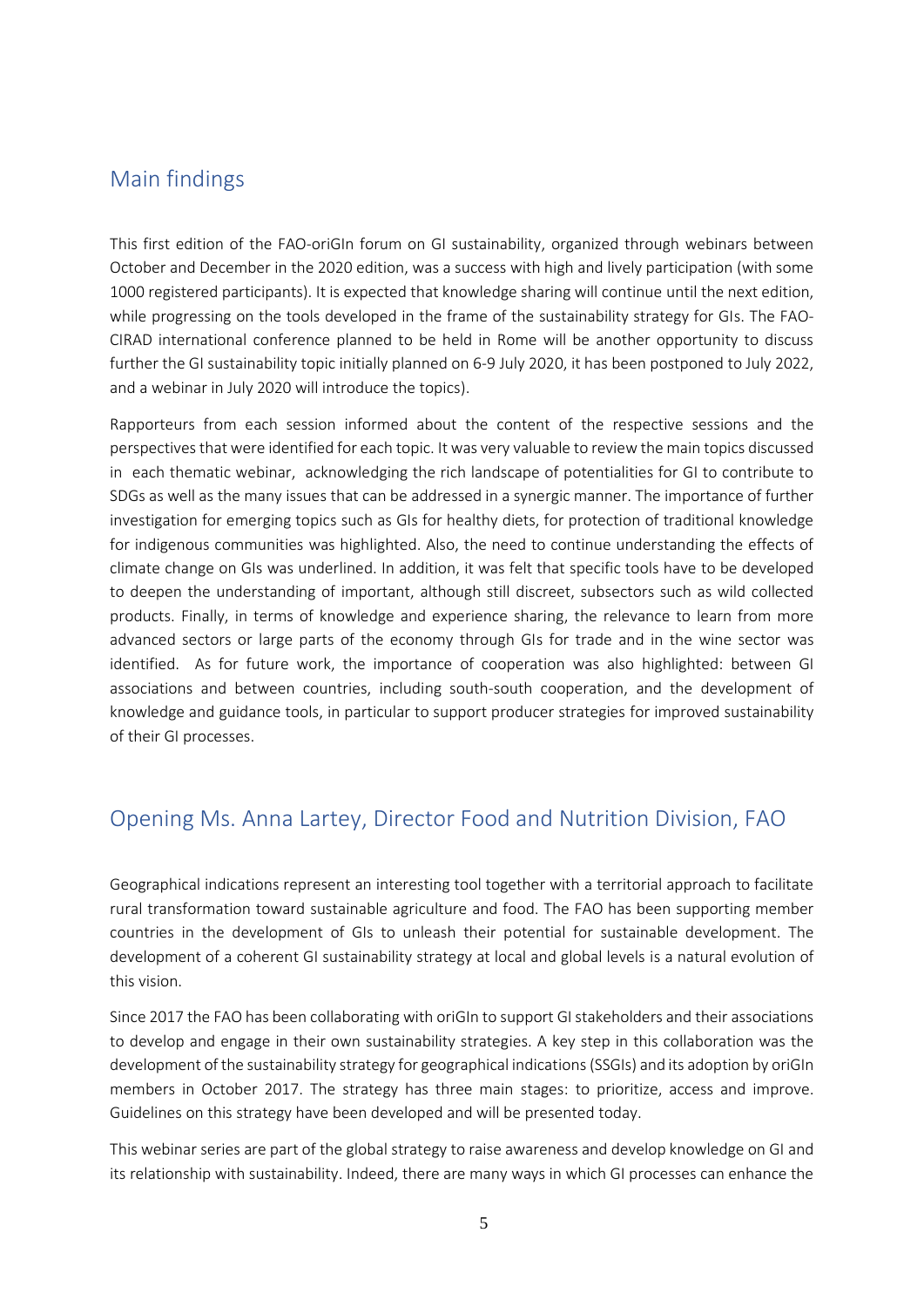capacity of local stakeholders to preserve and promote social and environmental resources in their territory while ensuring sufficient economic benefits and good governance. For example, the discussion on GIs and Wild Collected Products has shown the need to preserve and add value to neglected products, to benefit from their high level of biodiversity and to contribute to food security and nutrition - an area that is of interest to the FAO.

Today's wrap-up webinar represents the opportunity to learn from the outcomes of each of the webinars that have been held so far. We will also discuss activities and collaborations to embark on going way forward. I strongly believe that GIs can contribute to the objectives of the Decade of Action on Nutrition, which is currently in a midterm review, and also to the UN Food System Summit next year.

Many people have made significant contributions in making these webinars series possible. It is important to thank the speakers for their contributions also thank all the partners for their support in developing each of the topics. I would like to mention Equalitas, the European Forestry Institute, The Swiss Intellectual Property Office, the research project LIFE, oriGIn France, the World Intellectual Property Organization among others. These webinars have also shown that building partnerships is the most effective and efficient way to generate collective knowledge and create synergies.

### <span id="page-5-0"></span>Outcomes from the thematic webinars

#### <span id="page-5-1"></span>Trends in the beverage sector - the case of wine, Mr. Stefano Stefanucci, Equalitas

The webinar on Trends in the beverage sector showed that there are a lot of projects on sustainability in the wine sector as the Italian case study presented showed it during the webinar. The reasons for these initiatives are in most cases reactions as there are a lot of requests related to sustainability from the market. Nevertheless, there is no alignment and uniformity on the meaning of sustainability.

On that point, an initiative by the Nordic alcohol monopolies - Sweden, Norway, Finland, the Faroe Islands and Iceland and Swiss retailer banner, has been very interesting as they commissioned to certification body a benchmark on the main sustainability projects in the wine sector around the world. They selected 35 projects, which were very different from one to another from different perspectives especially regarding the focus on only one pillar of sustainability, while we know that one of the very few shepherd concepts of sustainability is the fact that it is a three pillar concept and that it should be balanced among the three pillars, or the fact that some of these projects foresee at third party certification while in some other cases there was only a self-assessment approach.

Today there is often a schizophrenic approach with every farmer behaving in a different way. On that point, the possibility to have a consortium, a kind of observatory that can manage the efforts on sustainability in the whole territory is key. Our project foreseen the possibility of a territorial approach of certification, that will be based on the efforts that are territorially puts on sustainability, this direction being originated by the consortium (the appellation of origin) (i.e. about pesticide management). This connotation of our standard was also noticed by the OIV, they also consider that there is a potential initiative about the territorial approaches so GIs for sustainability to help in trying to decrease the entropy (i.e. new resolution on sustainability by the OIV).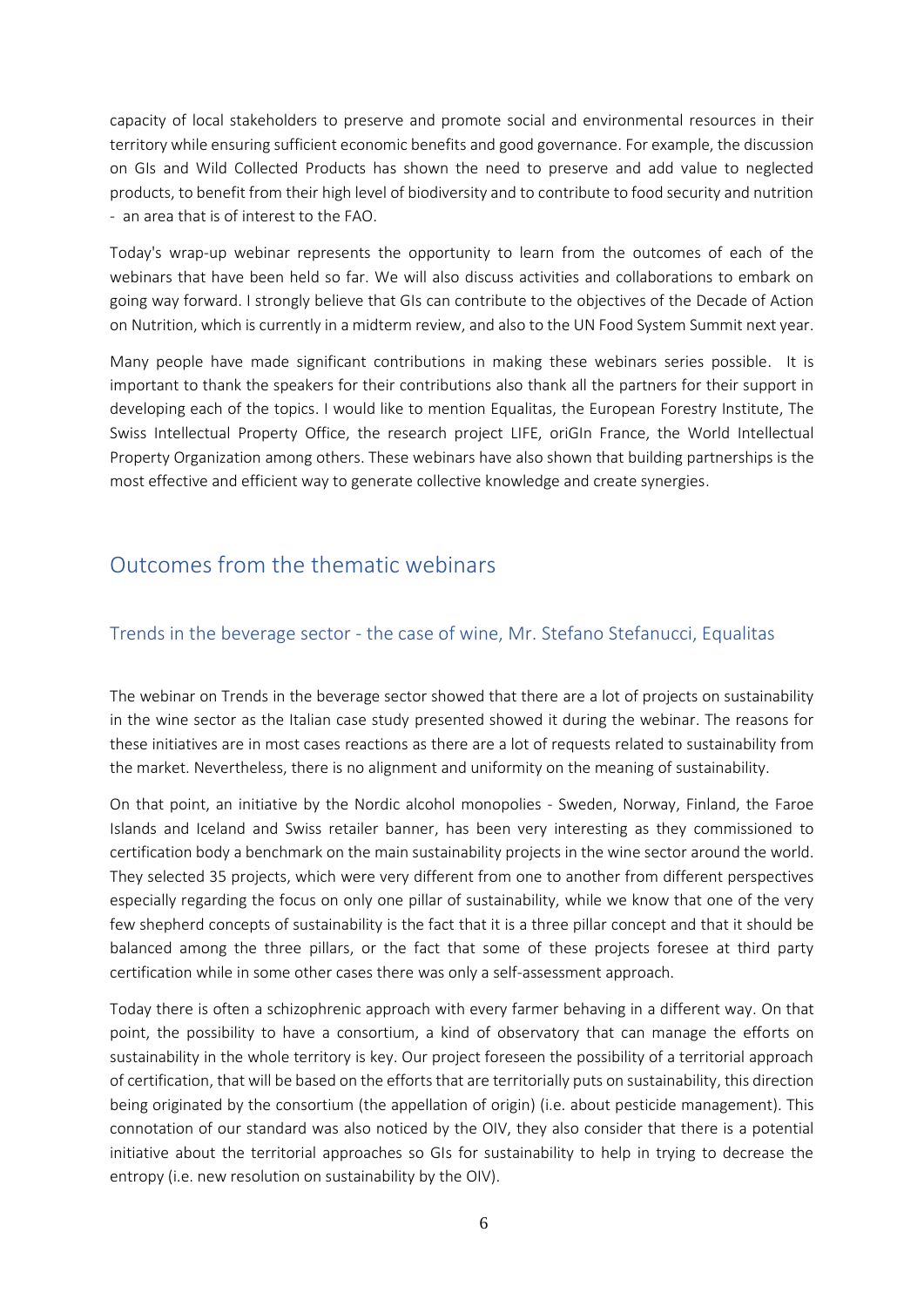To conclude, we are not so far from having a shared interpretation in wine sector, but we are still far from having a uniform approach in concrete. Even if the stakeholders are aware of what is sustainability, there is still a wide difference on how strict the requirements of the several projects should be.

#### *What is the conclusion? What is the next step to do?*

Equalitas, oriGIn and the FAO, are available to promote the convergence on these issues. Therefore, there was an agreement on the fact that the European Union can and should play a crucial role on that, "The Farm to Fork" is just one example of the meaning strategies related to sustainability launched by the European Union, but there are several goals that are clearly related to sustainability, climate change, food safety.

### <span id="page-6-0"></span>How GI strategies can help developing countries pursue sustainable objectives: Mr. Erik Thévenod-Mottet, Swiss Intellectual Property Office (IPI)

#### Some insights:

- The relations between GIs and sustainability represent a huge potential in the stakeholders hands. Regarding the **localized production system** inherent to GI products for instance, it appears that the GI supply chains have normally a true interest in maintaining and preserving their basic elements, including local resources that generally result from a long established combination between all the local factors (human and natural), the questions related to cultural identity and even the image (i.e. landscape) of the territory and the economic benefits related to it. Also, GI typicity and authenticity often leads to less chemical inputs.
- GIs are in favor, allow and/or defend fair and sustainable sharing of added value among the supply chain through the collective governance that is in place in most cases. Also, this collective governance together with the fact that the raw material must generally be sourced from that region, allows more empowerment of less favored producers along the supply chain (as long term contracts and reduction of transaction costs do for instance).
- In most cases, GIs imply monitoring and certification that allow an external basic assessment for clean supply chain and coupling with additional controls and labels including environmental or social ones.

#### Going to the current stakes:

- Environmental issues were mentioned as climate change, the new concerns about animal welfare among the society, the possible negative impacts of monoculture or intensification, in case successful of GIs from an economic point of view, which may lead to negative environmental impacts ;
- The stakes about GI labelling combination with other the labels (i.e. organic label) and the fact that competition is nowadays based not only on the values inherent to GI products but also to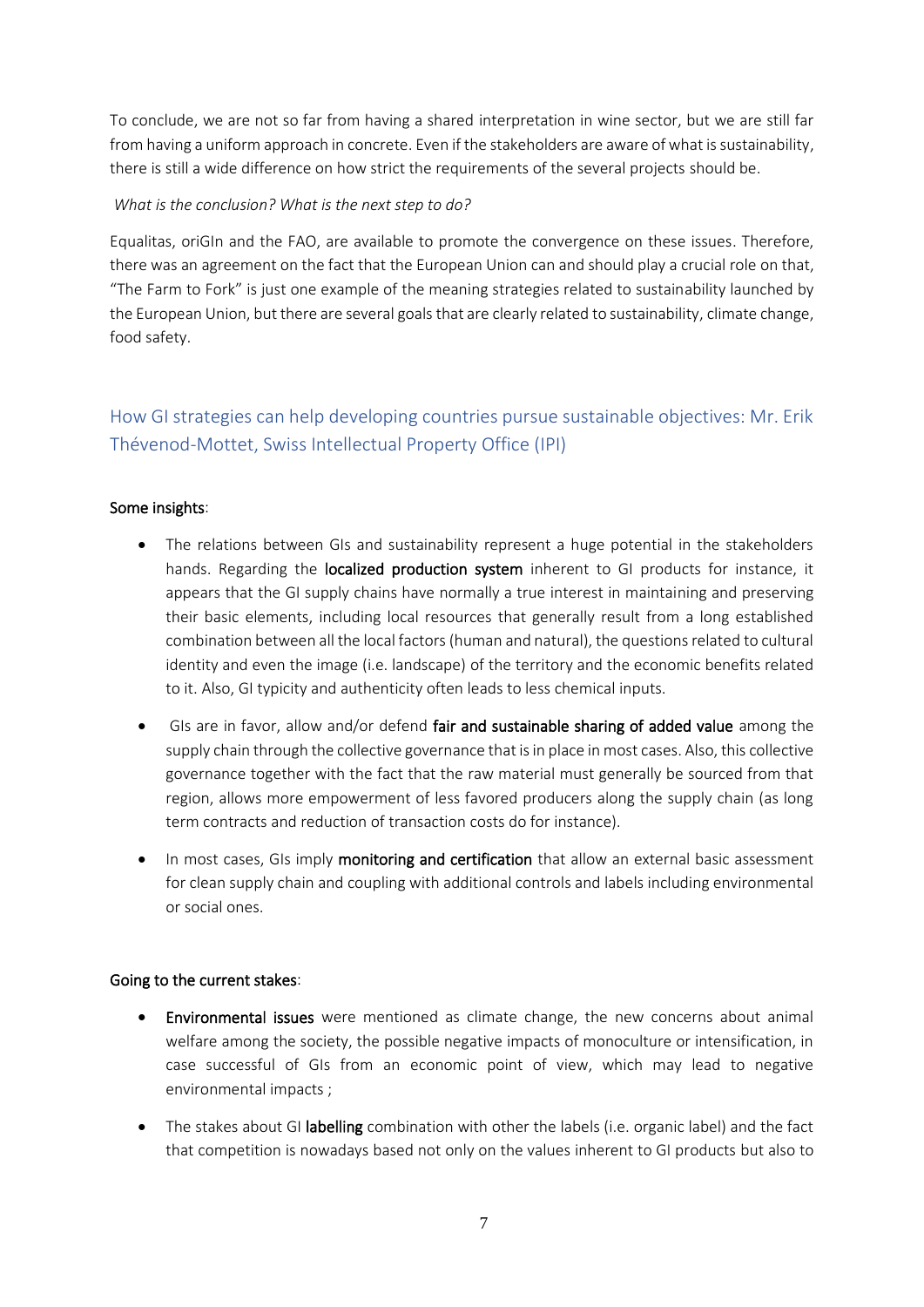those new horizontal values or demands from the society focusing on environmental and social issues ;

- De-commoditization for GIs: economic stability, including the issues on visibility of the GI product on end-market or as ingredient ;
- Finally the discussions also were about the **perspectives** that are between a general evolution of the general legal and institutional framework (i.e. guidelines for registrations or for technical cooperation) towards harmonization, versus the other adaptations that can be decided by each GI organization. Here there are still some things that needs to be further explored between the relation between sectorial approaches or approaches that are really adapted to each GI and based on the GI characteristics (typicity, authenticity…).

#### Regarding action means, there were three levels that were identified:

- The general framework. The integration of public policies in the administrative and policy approach of GIs (i.e. combination with policies on rural development and sustainable agriculture) ;
- The GI product specification. The GIs specification can include very useful requirements on local resources with connections to biodiversity and conservation, and it can allow subcategories of GI products to be distinguished (traditional methods of processing or the use of a special local resource - animal breed or vegetal variety) ;
- The collective organization (territorial approach, the connection with other activities, the interest in having a good image with landscaping….) The GI collective organization also serves as a platform for innovation and training (e. g. Café de Colombia). On that point, one can mention specific measures for young generations, internal competition on quality, and environmental policies.

#### The way forward:

There is a need for more knowledge on the system sustainability issues for GIs, we need to have more success stories and experiences, scientific evidence, but also more clarity assessment methodologies.

#### The point of view of the Swiss IP office:

There is also a need for coordination in technical cooperation, more means for the dissemination of knowledge. We are also in favor of South-South transfer of experiences and finally more inclusion of long-established GIs transferring their experience to newly established GIs, so thinking to consider this sustainability issues into new projects for GI recognition in South countries.

Finally, the global reflections are on sustainability labelling for GIs, this is a big issue with many questions that need to be further explored as the integration of GIs in public policies.

[Click here for the full presentation.](https://www.origin-gi.com/images/stories/PDFs/English/PPT/oriGIn-FAO_Series_of_webinars_2020-PPT/20201202_Geographical_Indications_FAO-oriGIn_webinar_1.pdf)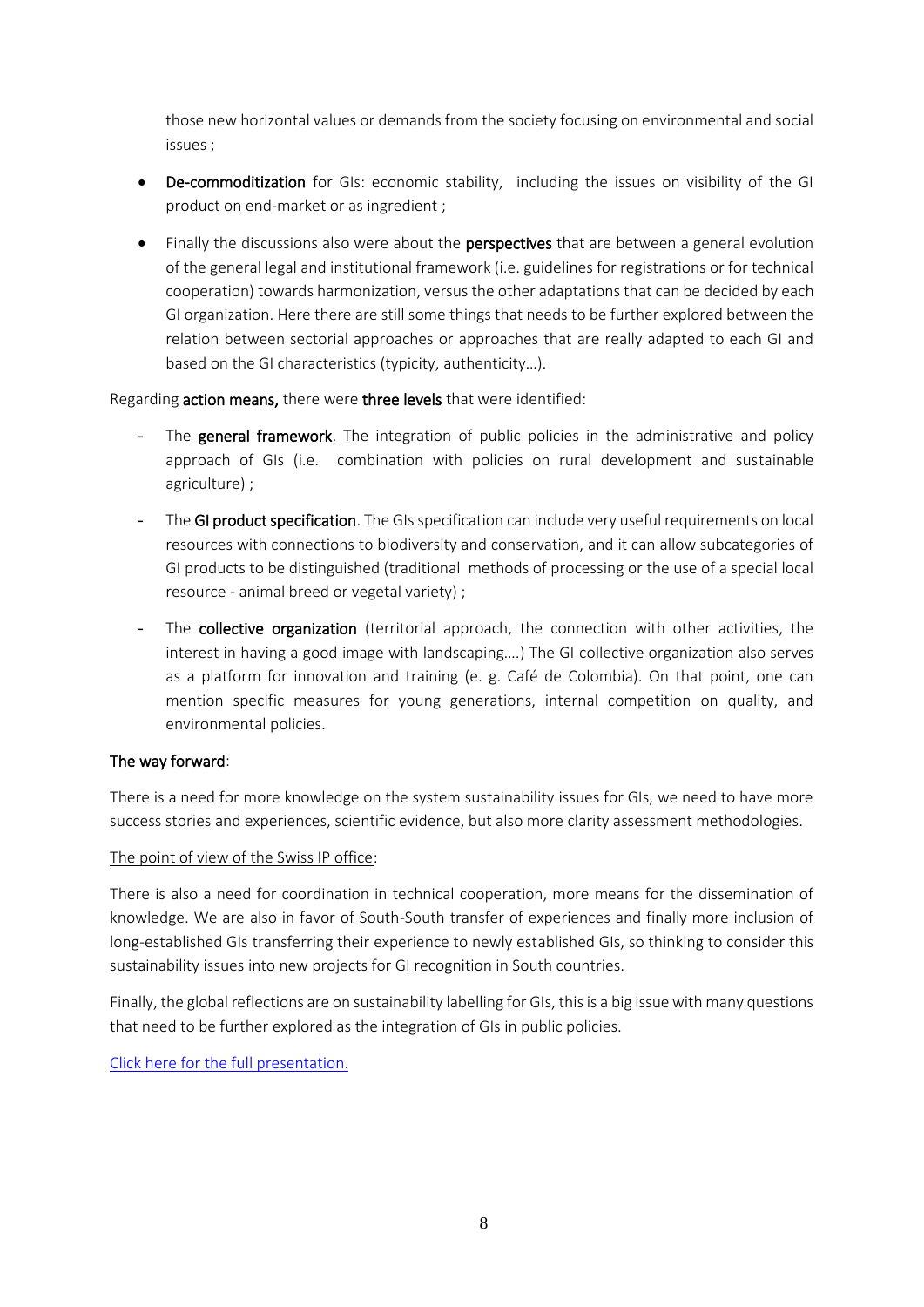### <span id="page-8-0"></span>Sustainable management of wild collected products for GIs : Mr. Sven Walter, FAO and Mr. Iñazio Martinez, European Forest Institute (EFI)

Wild Collected Products (WCP) such as medicinal plants, aromatics plant and fruits have an estimated value of some 90 billion US dollars. There are some 1 billion people who depend on them in particular on wild foods, some 80% of the population in developing countries depend on traditional medicines. In Europe, some 100 million people consumed wild collected food in 2015.

#### Key points:

- GIs are among a multitude of certification and labeling schemes relevant for WCP. They differ with regard to the complexity, their governance (coming from public initiatives, private sector or civil society initiatives) and their focus on livelihoods of local producers or environmental aspects such as healthy ecosystems;
- The products we were looking at and which are related to GIs, are built on traditions and traditional knowledge and take into account natural factors, human factors, product specification aspects and of course the combination of all (e.g. Thyme de Provence, France);
- WFP are often sourced from communities with limited economic opportunities. Supporting WFP value chains in these regions can have a huge impact on the livelihood of the local populations. These value chains not only build on substantive traditional local knowledge but also on innovations in product development and marketing.
- Also, remaining in Africa and looking at the Madd example in Senegal, it was highlighted that building collective rules to save and promote forgotten species and value chains ("filières oubliées") is among the objectives of GIs and can contribute to improve people's livelihoods and to preserve forests and other ecosystem.
- Finally, based on the experiences shared from Ecuador, it was highlighted that GIs and the certification process related to GIs helped to improve coordination of territorial governance, addressing issues such as horizontal connection and voluntary participatory processes, which link different institutions and also address the proliferation of schemes.

#### Priority areas for future work:

- First is that we need to continue to raise awareness on these products, sometimes called neglected wild products as they are not in the mainstream and not always under the attention, for example, of decision makers. There is a need to highlight their potential and actual contribution to economic development and food security as well as their importance for cultural heritage and the protection of ecological habitats (e.g. ecosystem restoration) ;
- We need to further strengthen the concerted action among stakeholders who are involved in the value chain of wild products which include harvesters, collectors, processors leading up to the export market and of course also the consumers ;
- We need to further identify and promote good practices for the design of GIs and related certification schemes, addressing in particular the issue of sustainable management of WCP. The issue of traceability is a challenge as we have techniques which do exist but we need to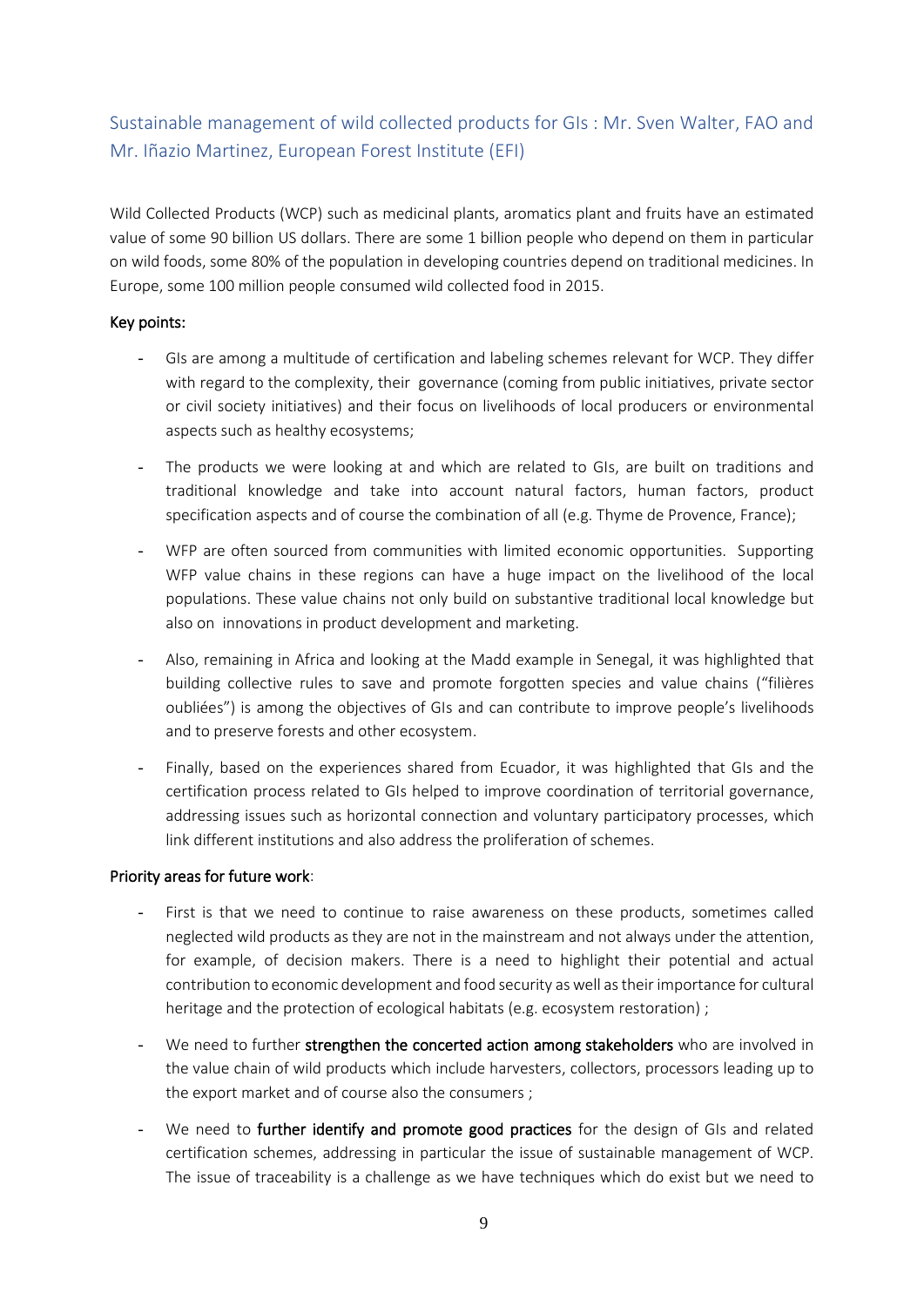better understand how to scale them up and to improve the monitoring of the production of and trade in WFP;

- Looking into the private sector we need to have a better understanding on the costs and benefits related to (GI) certification of WFP: For which products do markets exist? Who will be the beneficiaries? There may not be a blueprint for all the products and regions, where is it applicable? How can we support decision-making through the provision of relent data? ;
- Assess the market potential for WFC looking at different markets, i.e. the national and the international level ;
- Support capacity building to improve adherence to quality standards;
- Finally, we need to **address the danger of success**. What happens, if certain value chains become very successful, increase the value of the product and bring new stakeholders on the agenda? What are the implications for the local community?

[Click here for the full presentation.](https://www.origin-gi.com/images/stories/PDFs/English/PPT/oriGIn-FAO_Series_of_webinars_2020-PPT/Sven-WILD-Summary-NWFPGI_30.11.20.pdf)

#### <span id="page-9-0"></span>Conservation of resources and climate change: Mr. Massimo Vittori, oriGIn

#### The main lessons

#### • Conservation within GIs

GIs attach a lot of importance to the environment and to the conservation of local resources and the fact that they have been existing for centuries is an evidence of this attention. However, there are some challenges and the GIs presented, PDO Comté in France and GI meat sector in Spain, both sectors are discussing about possibilities to go further.

#### Some examples

PDO Comté representative mentioned, when looking at sustainability, it is difficult to just look at one component of sustainability (i.e. the environmental side). Normally when starting to work on this, it generates a virtuous circle which will create positive effects on the environment but also on the social and economic aspects as all dimensions are interlinked. (i.e. For example supply regulations to ensure a steady growth for the production, by putting limitations on the individual productivity to preserving the biodiversity and contributes also to the specific quality of the product).

Then there are some proposals to go further. Sustainability is a process and there is a new awareness among consumers, policymakers soon will act on this topic. That is why the Comté value chain is discussing about introducing additional requirements for the maintenance of family farming and also with respect to the transition towards a more friendly agriculture (further autonomy management of fertilizers, reduce the carbon footprint). On that point, there are also opportunities at the European Union level (i.e. LIFE project) to embark on this process of reducing the carbon footprint.

The Spanish meat sector has a similar approach to sustainability (virtuous circles and interdependency of the positive effects between social, environmental, and economic components). What is actually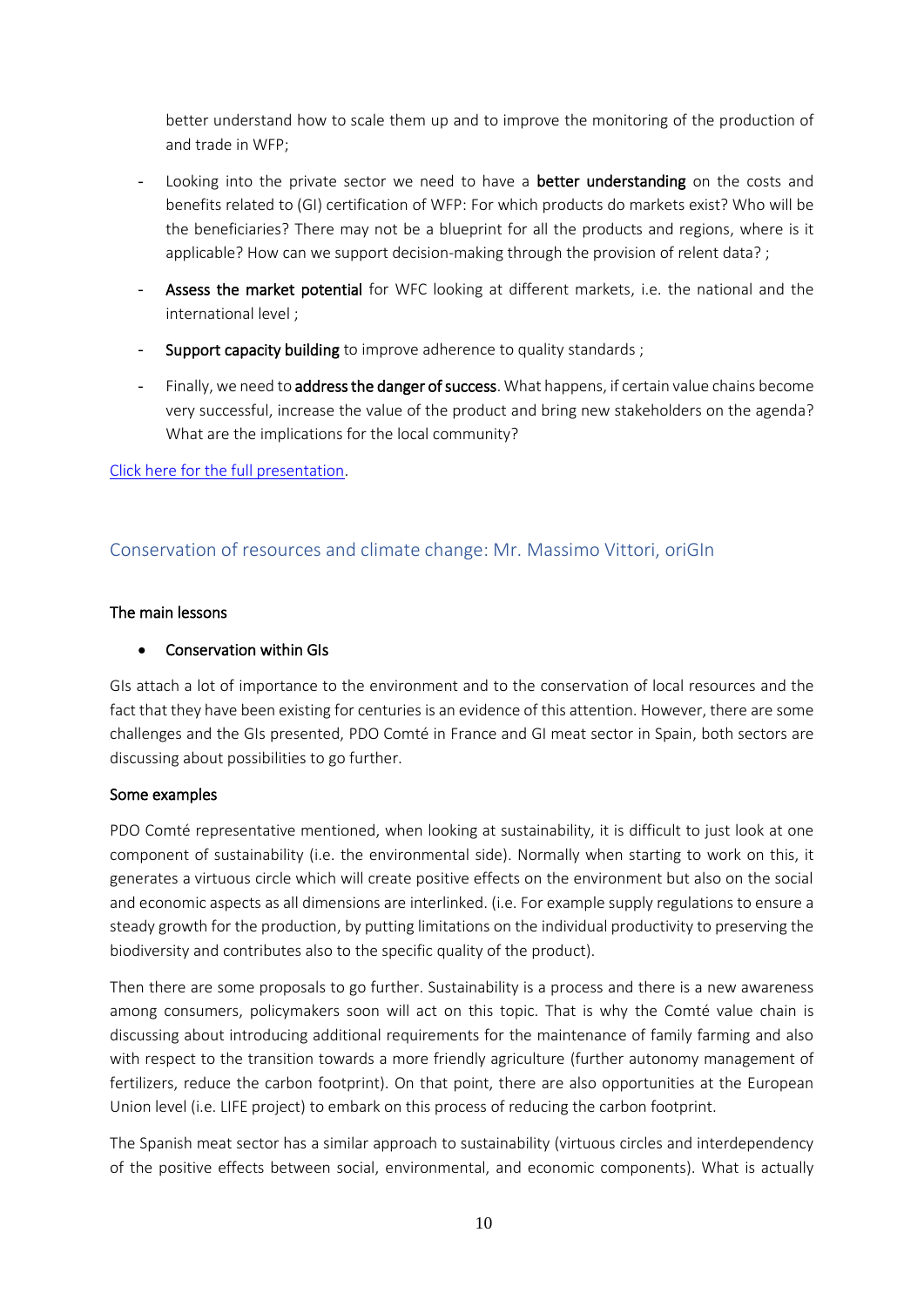already sustainable within the GI meat sector in Spain is the use of local resources, the protection of insured by the GI - of autochthonous breeds and the sustainable grazing of the animals which contribute to the maintaining the biodiversity and mitigating climate change. In terms of challenges it was mentioned that also improving the grazing and the coexistence with wildlife is something that the sector is looking and trying to improve.

#### The impact of climate change on GIs.

We had examples from Ukraine and from Algeria, two projects on GIs that have been supported by the FAO and the European Union. In both cases, through GIs, the specific characteristics of those products are influenced by the climate change by drier seasons and their massive reduction of rain. These products that did not need irrigation in the past but because of climate change now they need of water. The issue is the following: *what do we do when the climate change threatens some specific characteristics and some specific processes?* One solution proposed was the use of stronger varieties and the possibility to introduce some irrigation system. But that also hassomething to do with the moral obligation we have as a society to deal with sustainability because the climate change can affect several GIs and territories, and it can change the quality of life of millions of people around the world. There is an effort that have to be done within the GI sector but also within the society itself to reduce the impact of climate change on our lives.

The main point was the reduction of emissions, specific instruments that GIs can use and on that we had the great example of LIFE projects. The European Union is putting resources to carry out research and come up with practical tools that can help economic actors, companies, GI groups to reduce the impact on the environment. In this case it is the creation of a software that the company can use to assess its impact on emissions and try to improve it overtime. Similar approach used by another similar project called LIFE-DOP which involves two specific PDO from Italy (Parmigiano Reggiano and Grana Padano).

The presentation from the European Union provided the general framework of those LIFE projects and this is something that need to be taken into account, and especially in the light of the European Green Deal, as the European Union is increasing the financial resource available for economic sectors that want to work on sustainability, to assess their impact and reduce their impact on the environment. To think about the possibility to access to these funds is key.

[Click here for the full presentation.](https://www.origin-gi.com/images/stories/PDFs/English/PPT/oriGIn-FAO_Series_of_webinars_2020-PPT/Web_4_vittori.pdf)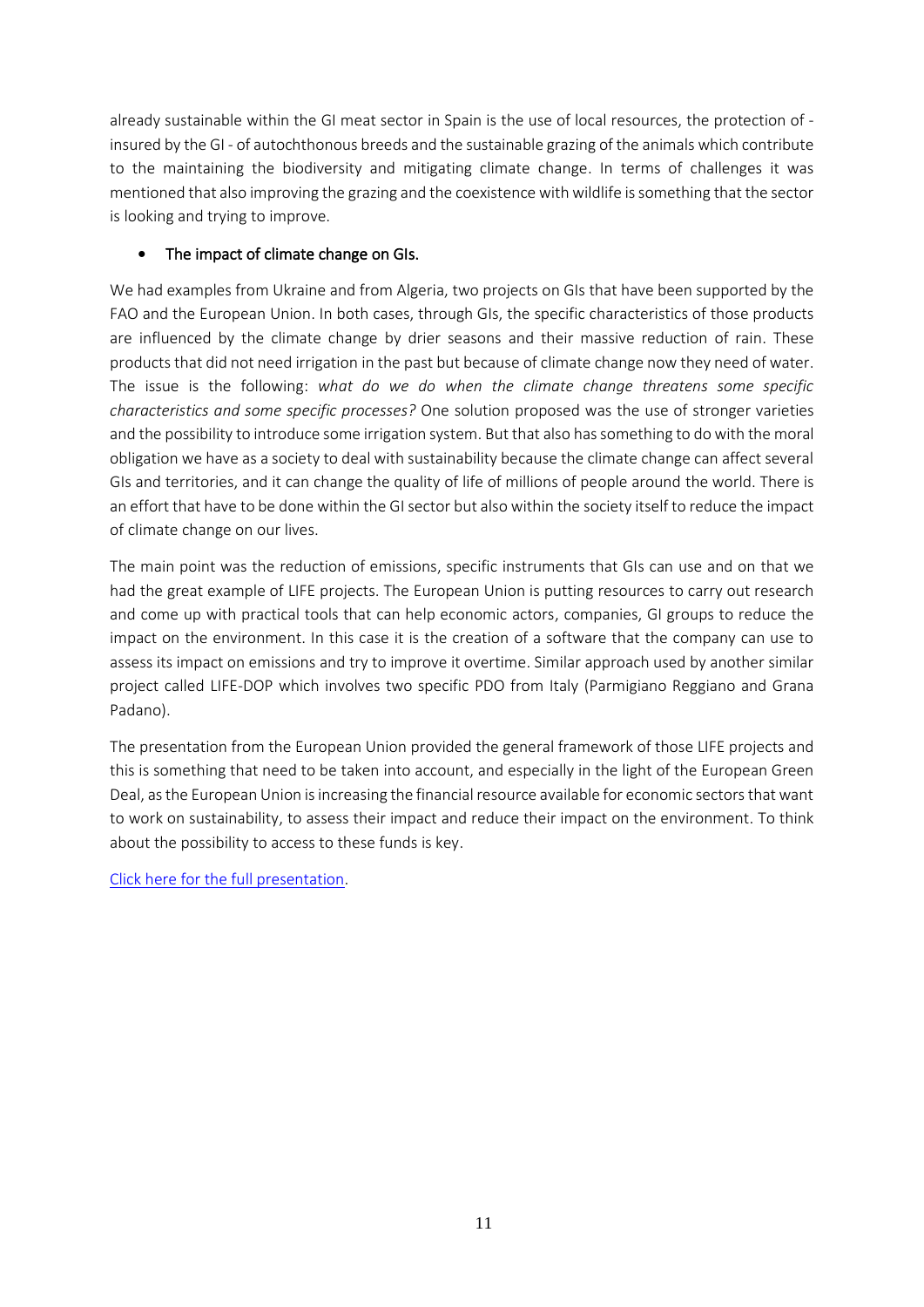### <span id="page-11-0"></span>Contribution of GI to sustainable healthy diets: Mr. Christophe Chassard, French National Research Institute for Agriculture, Food and Environment (INRAE)

The first presentation provided us with a restitution of literature review. Mr. Bin Liu (nutrition and food system officer FAO) enlightened the fact that we do not have many studies yet on GIs showing a key impact on human health, we have not enough data regarding the impact on health but also regarding the composition of GIs.

The second presentation (held by Barbara Burlingame, Professor of Nutrition and Food Systems at Massey University, New Zealand) was focused on the importance of biodiversity and local conditions for sustainable diets. She really tried to make the connection between sustainability and biodiversity as an important aspect of it by itself. The keyword was the link between biodiversity and local areas, from the products to taste and an organic component and their impacts on taste. This is important parameter to promote and to explain what GI products provide to consumers.

The third presentation (held by Christophe Chassard, French National Research Institute for Agriculture, Food and Environment (INRAE)) was focused on microbiota to show that the microbiome and microbes are also interesting and important to human health and I have taken the example of cheeses and row milk cheeses where we have some data showing that cheeses could be really interesting for health even if we need more knowledge and more data support this idea.

The last presentation (Virginie Amilien and Gun Roos, researchers at Consumption Research NorwaySIFO at OsloMet – Oslo Metropolitan University in Norway) presented interesting data relating to customer behaviors related to GIs and health. Basically the speakers showed us that there are no connections between GIs and health for most of consumers as they do not necessarily buy it for the healthy aspects although there is real understanding on how they can contribute to healthy diets. On that point, huge differences between countries and culture were pointed. The connection between GIs and food processing was then discussed because GI products are less associated with process and ultraprocessed food, and that is also an important topic and reemerging topic.

Some priorities of research or knowledge areas related to the three working groups held during the webinar:

- The first point of researching and work is about food composition. We should improve quality and quantity of food composition relating to GIs from different aspects(microbiota and nutrient aspects but maybe to microbes or living microbes that could be positive interest). The biodiversity aspect is important, but to demonstrate this there is a need to know more about GIs and characterize them well, through the introduction of concepts (i.e. food processing) that are interesting and probably unique for GIs and that should be in contradiction to ultra-process food.
- We need to get more knowledge or to do some more research getting to GI products consumption on health to demonstrate that there are benefits in order to communicate and maybe to interact with health authorities to recommend GIs through healthy and sustainable diets.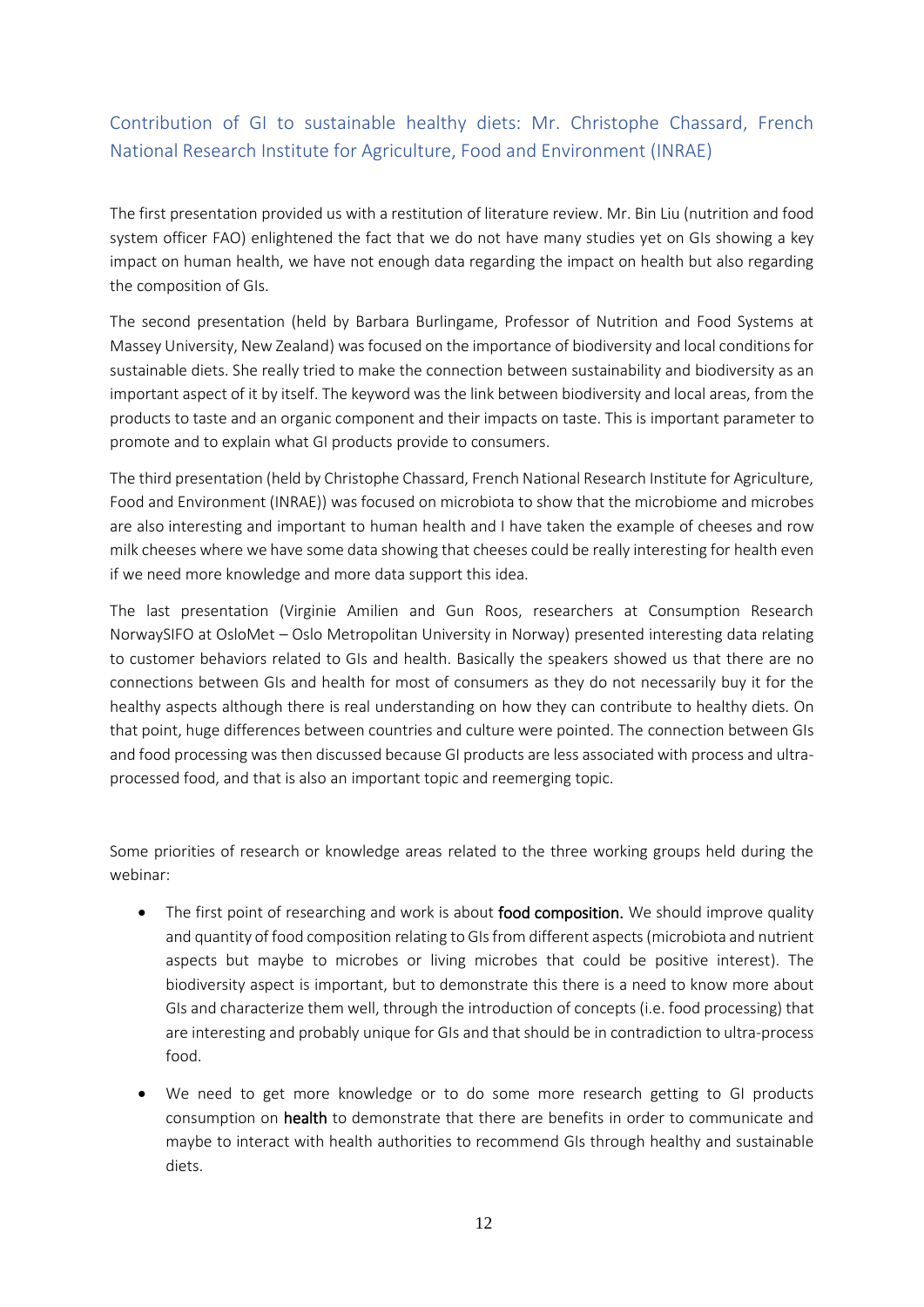• We need more research and then more knowledge to **better communicate** regarding to these aspects as communication is an important parameter. Beyond community communication, education is key as there is a strong connection between food culture and consumption of GI products.

### <span id="page-12-0"></span>Indigenous peoples, local communities and traditional knowledge, Ms. Latha R Nair, Partner, K&S Partners

The first session explained the concepts of GIs sticking TCEs and TK, and we also had two speakers who used case studies to illustrate strategies of geographical indications for indigenous peoples. The speakers identified important aspects of the case studies that were discussed, for instance:

- The process of protection has to be collaborative and inclusive and should be more importantly led by the indigenous people on the communities in question. It must align with the values of the indigenous people or the community ;
- It is important to involve multiple stakeholders in the production process so that all perspectives can enrich the production processes and add value to it, which will eventually need for successful product in the market ;
- The role played by NGOs, universities, and other actors is also significant because it helps in avoiding a fragmented approach and address the challenges as a whole ;
- The speakers also mentioned the importance of governments providing an enabling environment towards all of this ;

In the same session there was also a passing reference to failed experiment. Apparently despite the strong start, support towards the local capacity building for grading was not provided anymore by the extension services. At the same time there was a lack of commitment of market intermediaries to purchase and commercialize the specific quality need. There was an attempt from some young readers to organize the distribution channel themselves, but they were lacking in resources for transportation. In the end the GI project was terminated because a viable market linkage was not established. It is very important according to me to look deeper into such failures because they contain a lot of lessons and then can teach us some important distance towards the next successful step. It would be a fruitful exercise to launch a study to understand what went wrong and instances and device strategies in learning from the same.

The next was the case study session, we heard some extremely interesting stories of protection from India, Morocco, and Colombia. These examples talked about the potential of GIs to empower women, build, and develop local communities and economies through culture tourism and their power to take on corporate giants who dare to misappropriate their names.

It is also interesting to note that when predicted GIs have the positive effect of better orienting and organizing communities towards social and economic development but also have environmental benefits (i.e. preservation of local resources).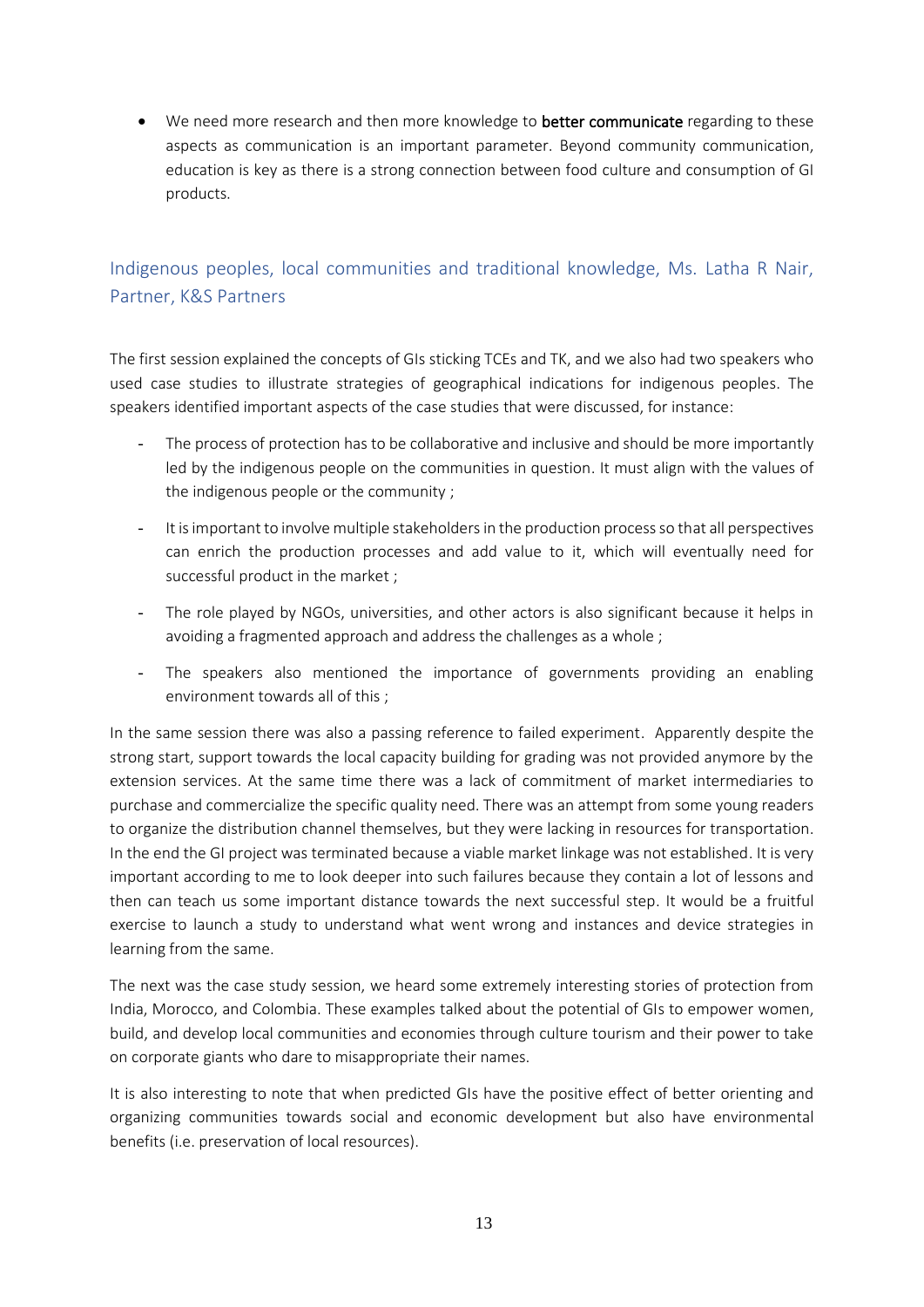### <span id="page-13-0"></span>The FAO-oriGIn Sustainability Strategy for GIs

#### <span id="page-13-1"></span>Introduction, Ms. Emilie Vandecandelaere, FAO

The fruitful collaboration between FAO and oriGIn started in 2017 because we had a convergent vision on the importance and the need to support GI producers in engaging on sustainability.

Firstly, because most often, except for the most advanced sectors(such as the wine and cheese sectors), usually stakeholders are not aware of the capacity of GI processes to contribute to not only to economic but also social and environmental sustainability given the strong link to their territory and specifications that are usually rooted in culture and traditions. So, we thought it was important first to raise awareness on this possibility of GIs as tools for sustainable development. Secondly, because more and more consumers expect sustainability credentials, so it is important also that producers are prepared to ensure or improve their GI systems, and to be prepare to document and better communicate on their challenges and achievements. The last point, and I would like to emphasize, from all points of view, is considering GI as a tool for development in which producers, people, are at the center. This means that the local community should have the leadership of the strategy and on developing the framework that can lead to a strong strategy that consults local realities. We want to see producers driving the process instead of being driven by market or either external actors, as is the case in another types of certifications or processes. I would also like to highlight in this collaboration the importance of incorporating the expertise and scientific support of a strong task force of internationally recognized experts. The opportunity to work closely with the task force members has provided very useful input, both during the two expert meetings held and during the conferences that have taken place at the occasion of the last two General Assemblies of oriGIn.

To conclude, there is clearly still work to be done, but we already have presented significant results, we have developed a strong collaboration network, and of course expect to be in touch with you in the near future. Our next step will be to test the tools in the field, which could be an opportunity for important synergies.

#### <span id="page-13-2"></span>Progress made in the database and toolkits, Luis Fernando Samper, oriGIn/4.0 Brands

Presentation of the update related to the SSGIs that was approved by oriGIn members during the General Assembly of oriGIn in 2017.

We all are aware that we, as GIs, need to engage with the SGDs of the United Nations, that is a common ground. We also have an interest and stake in making sure GIs are sustainable themselves and that means that they should continue having access to the resources they need, which requires a system to preserve the resources that make a GI viable. In other words, as GIs can not delocalize, resource preservation is a key aspect to ensure that the quality of a GI product, linked to the specifications, can be maintained in the future.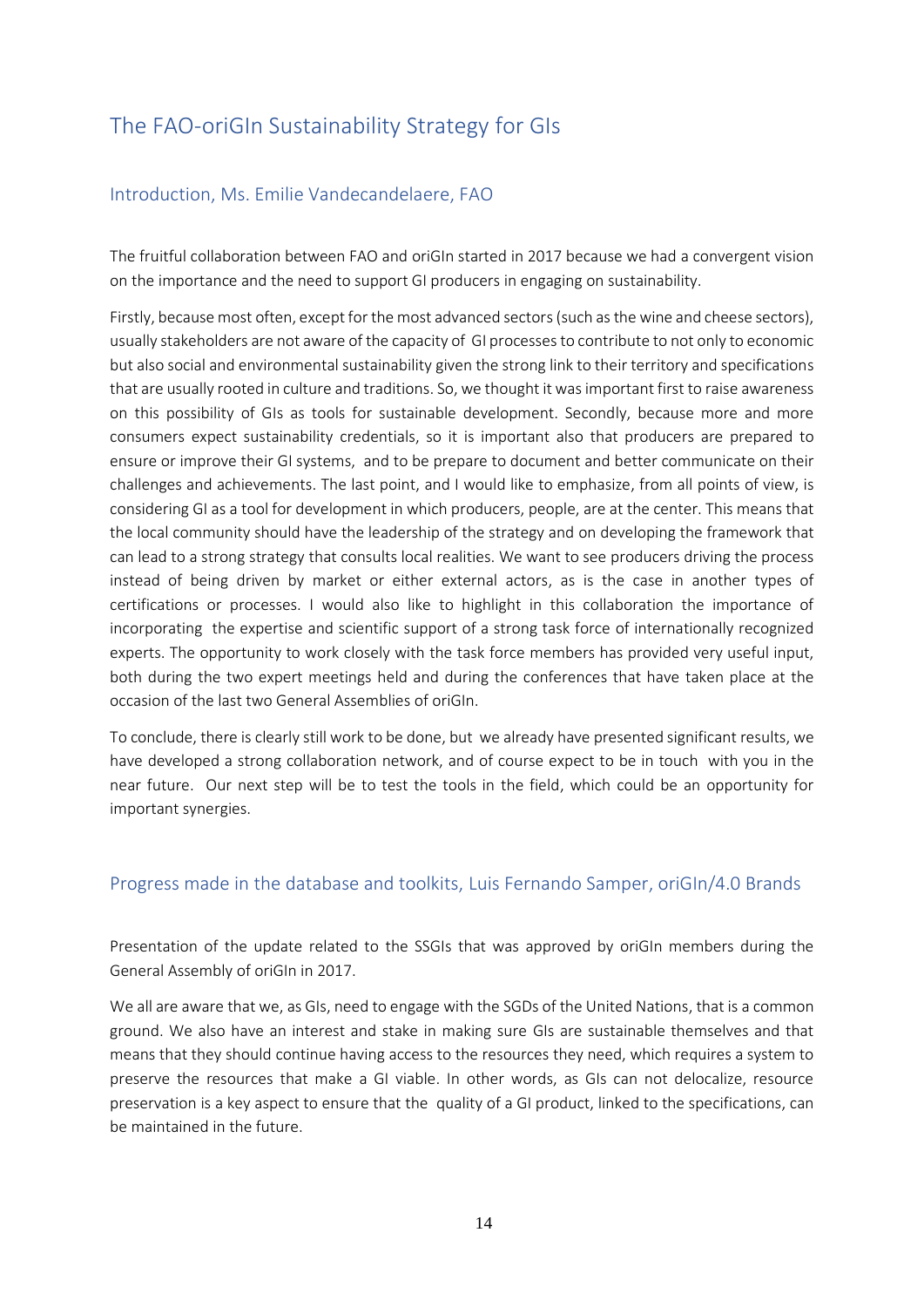In addition to quality preservation, GIs have benefits that go beyond the production of quality foods: in terms of social and economic sustainability, they may help rural communities to be competitive in the marketplace, they are can become a tool for differentiation, and they can bring rural development and social stability, particularly in developing countries.

On the other hand, from the demand standpoint, consumers, marketers, distribution channels, retailers are asking questions regarding the production processes, with more explicit and documented information related to the products and their distribution. Clearly they have the right to require this information, in the usual formats of sustainability reports, sustainability indicators or other data that eventually can become part of the buyers consolidated financial reporting. In this sense, sustainability has also become a market access challenge for many GIs, since certain buyers would prefer to abstain from buying products that can not provide sustainability information and content.

Finally, Regarding the definition of their own sustainability pathway, GIs usually are confronted with a buyer driven sustainability approach (i.e. led by retailers or distribution channel priorities), which usually means that the priorities defined may not consult local realities. The aim of the SSGI is to provide tools so that GI organizations can decide by themselves what are their own sustainability priorities, . This is the classic conflict between the top-down versus the bottom up approaches of sustainability. We believe that by counting with their own strategy and goals, GI organizations would be prepared to have a much more fruitful dialogue with buyers on sustainability priorities and objectives. This is why we developed the SSGI taking into account key principles

#### The 7 principles of SSGI

- 1) Sustainability as a pathway and not a state to reach. This means that Sustainability is not a certification that you comply with. We acknowledge that it is an always challenging topic, which includes evolving issues such asprice or climate variability for example, and that GI organizations or producers may not always be able to show progress in all sustainability aspects. There might be situations in which indicators may not improve over one year to the next due to external factors, so we have to think about sustainability as a long term, never ending journey in which the GI organization and its producers have to demonstrate commitment. In this sense, Sustainability is an iterative process that implies the commitment to understand what works and what does not, and learn from the mistakes made, and improve upon that.
- 2) SSGIs must adapt to GIs specificities. There are more than 10,000 GIs around the world. Some of them are rather small, some of them are fairly large, some of them have significant resources or have matured over the years, some of them are just starting their GI strategy. They come from different sectors and different continents. The SSGI should be able to help all of them, taking into account these differences.
- 3) No barriers to Sustainability Endeavors. A Sustainability strategy must be able to relate to different frameworks and formats of looking at sustainability: the territory level, the farm level, the value chain level, generating information that is useful for a variety of stakeholders that can lead to cooperation and common objectives. We have to recognize that GIs are collective processes, and that these stakeholders are connected and sometimes dependent on a GI success. Collective action efforts need to be reflected in how the GIs are viable in the in the long term. Also, this principle also means that the SSGI should be **available** to any GI interested, no matter their level of maturity. The tools that we provide are adaptable for every GI to be able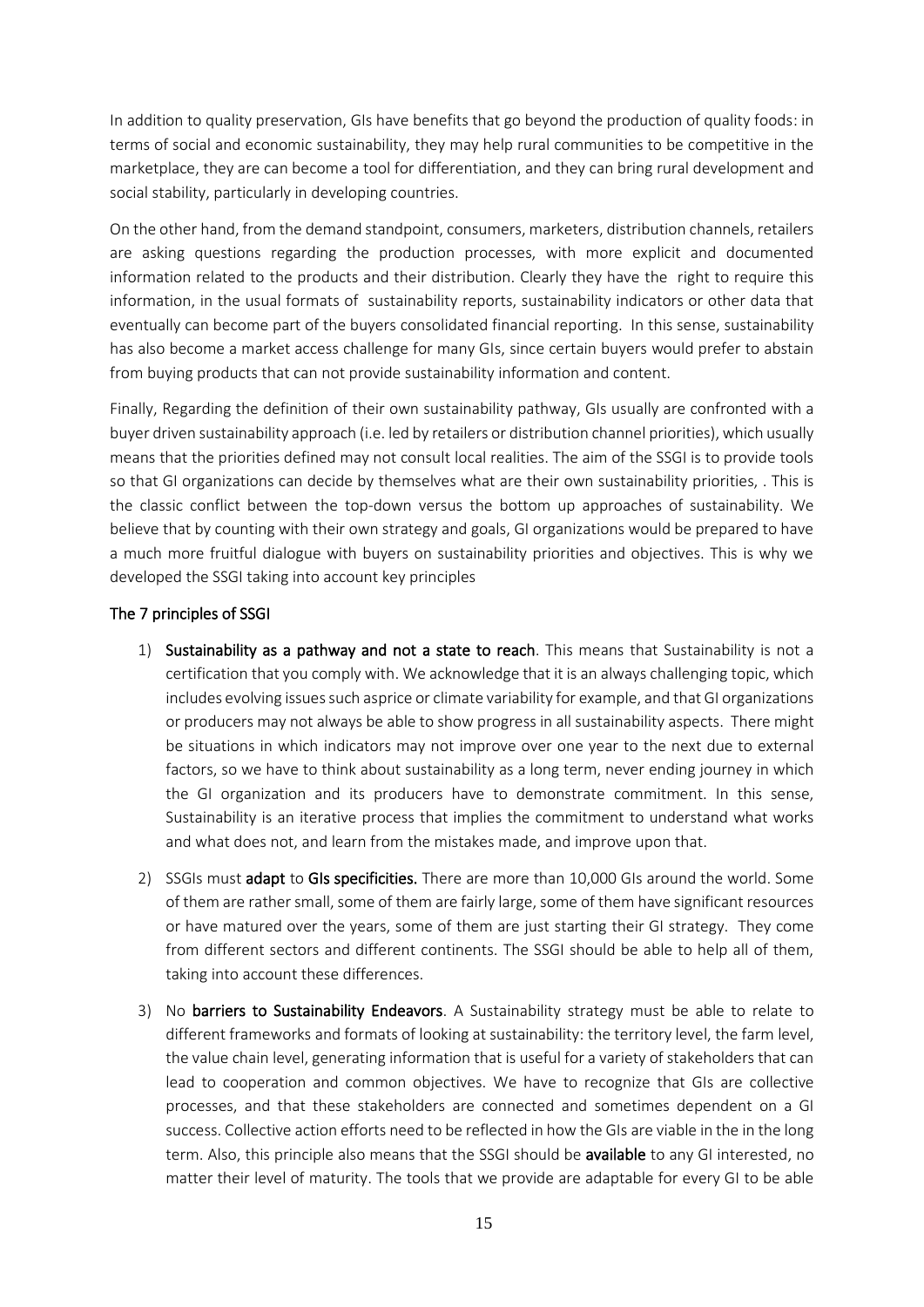to embark in the sustainability journey. The SSGI is really open to any type of GI and not only to recognized GIs, but also to GIs not yet recognized formally or even it can work for sectors, for trade associations that may or may not be interested in obtaining GI recognition.

- 4) Sustainability is both a collective exercise and an individual exercise. The collective considerations on sustainability should go all the way to the individual producers and the collective goals may in many cases become a sum of individual goals. It is crucial to understand this nature of collective versus individual indicators. Both collective and individual goals may allow to develop alliances and keep producers engaged . In terms of common resources, this also means that GI organizations can reflect on what their objectives are as a collective, from a sustainability standpoint, because many of the resources in the territory may need some kind of collective action.
- 5) Cooperation is key. No single stakeholder, not even the famous GIs with strong organizations, cannot do everything by themselves. There must be a stakeholders' dialogue not only internally within producers but also external to other value chain members, governments, territories. It is important to create the conditions for cooperation and SSGI strongly advocates for this by making dialogue possible on joint strategies, joint interests, and cooperation to face identified challenges. GIs should leverage their strongest asset of being a representative, collective organization that takes into account the collective interest of producers. Representing producers is not a minor aspect because, as they can leverage efforts and drive processes and priorities that are articulated between different corporations and governments.
- 6) A voluntary approach. Not all GIs and producer members of geographical indications are ready to embark on sustainability at the same time. Some of them are just starting to put together their own certification processes for quality, some of them maybe advanced or make want to tackle the topic later. The SSGI is open and voluntary; they can start their sustainability process whenever they feel that they are ready for it.
- 7) There is a need to have a sound approach. This relates not only to other frameworks just as the SDGs, SAFA, which is a system created by the FAO, and the global reporting initiative which is used by many companies around the world. However, the ability of interacting with other frameworks needs to be based on a robust, science based approach. In this sense counting with many of the experts that have contributed with suggestions and initiatives to the work done is crucial, making sure that we engage in sustainability from the commitment perspective and not from the marketing perspective sustainability (no greenwashing).

Those seven SSGI principles are complemented with four components:

- We need to develop a system that can help geographical indications to **prioritize** what are the most important challenges for sustainability given their local conditions.
- Assessing; once the priorities are identified, there is a need to assess their current standing and shortcomings.
- Improving implies defining specific goals and the joint or individual initiatives to reach them.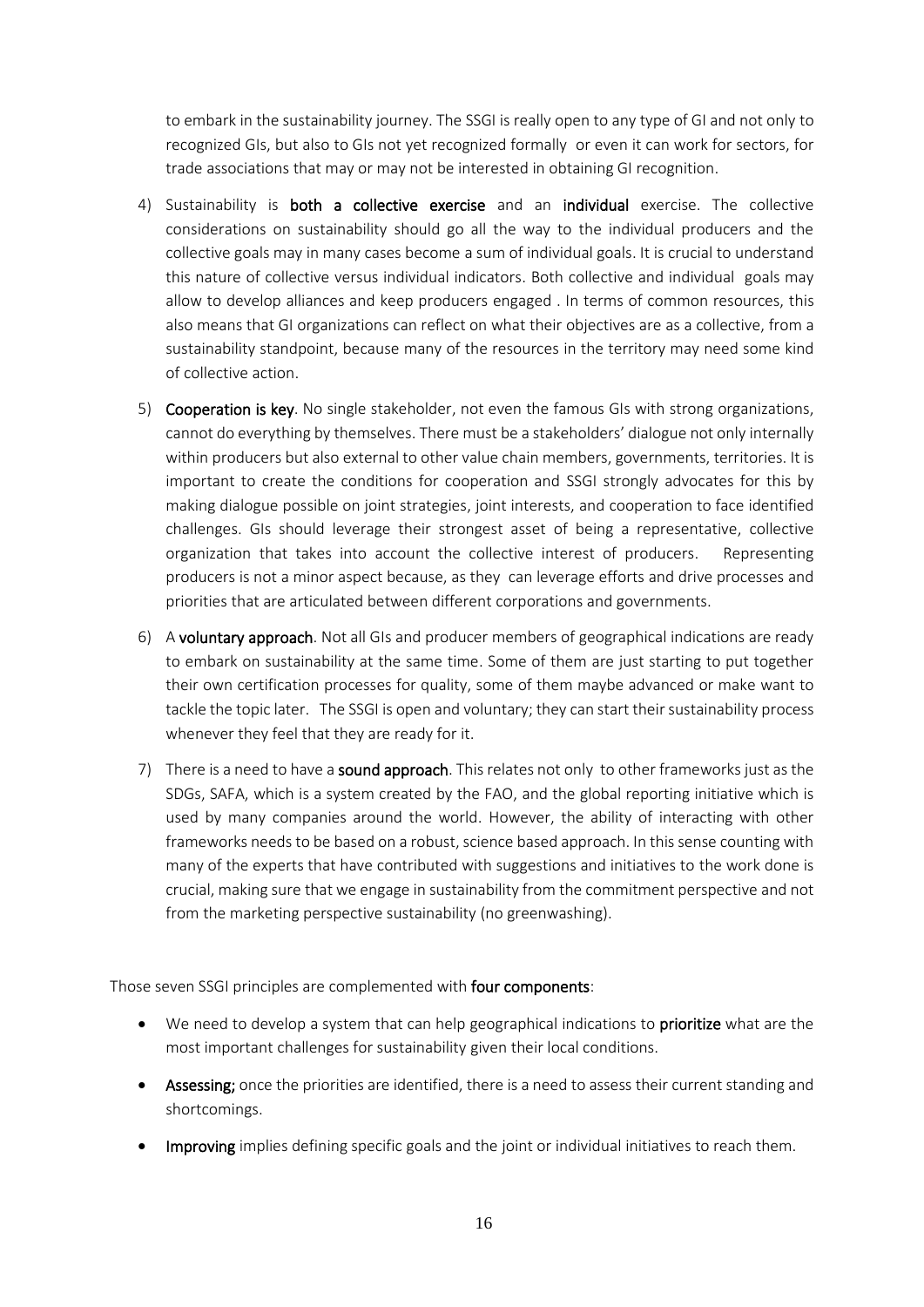• Communicating. This includes not only external communication but also, and more importantly, internal communication to keep the engagement of producers and of local stakeholders and their commitment to sustainability goals.

The prioritization guide and toolkit is a guide based on the SAFA framework, which can be used by everybody. The SAFA framework was chosen specifically because of its emphasis in governance because GIs are, by definition, an initiative of collective nature and therefore a condition for their success is to have a strong governance. Hence, we believe that a GI strongest assets are the ability to represent producers, and therefore that they need to ensure a good governance that can lead to alliances, to joint programs, and to develop initiatives with a number of stakeholders, such as NGOs, cooperation agencies, governments, value chain actors etc.

The prioritization guide has 7 phases and 16 individual steps. We use the original SAFA structure, which has four pillars and a total of 20 sustainability themes and 58 sub themes. These are the potential sustainability priority topics. We designed a process in which GIs can individually select, out of those 58 topics, which ones are the most important and relevant to them and to the different stakeholders. We piloted the toolkit in Honduras on the Denomination of origin Marcala (coffee) and we felt that this was a straightforward tool that people could use in different formats and was adaptable to different GIs.

The toolkit itself provides a lot of visuals that help drive the discussion and achieve consensus, particularly at the GI board level. The final product of the sustainability prioritization guide is a materiality map that regroups the topics that are the most relevant and important, giving a sense of how far advanced are the existing initiatives that address those topics.

Assessing comes after priority sustainability topics are identified. When the GI organization has defined its own priorities, it must assess each priority. The assessment process consists in finding the appropriate indicators that are relevant for the GI and as well relevant for individual production units to track the current situation and the progress made.

In order to develop an assessment toolkit we started with a broad literature review, from which we built our first sustainability indicator database. This database was presented to the task force experts. They suggested changes in the definitions or some indicators and even added some additional sub themes to the original structure. In terms of the sources, there was a final selection of 24 different sources from scientific literature, GI literature united classifying under different areas for our indicators.

At this point we believe that there are 371 sustainability indicators relevant for GI assessment. For each indicator we have a number of attributes and variables, including the source, the formula, how they can be used in different fields (internal management, external communication), how they can be obtained (from an internal information or from some external actor), if it is a process or impact indicator, if it is a qualitative or quantitative indicator, if we can get classified as an objective or perhaps a subjective perception indicator, among others. We also provide examples and explanations for each indicator.

We also have included the correspondence for most indicators to sustainable development goals and other large sustainability frameworks (i.e. rainforest alliance and other certification labels). Four key GI sectors were selected in which we believe the indicators may be most relevant. Finally, for each indicator we also did a characterization based on its complexity (in terms of cost, effort to understand, resources required to obtain and interpret it - human, internal etc,). We also looked if the indicator is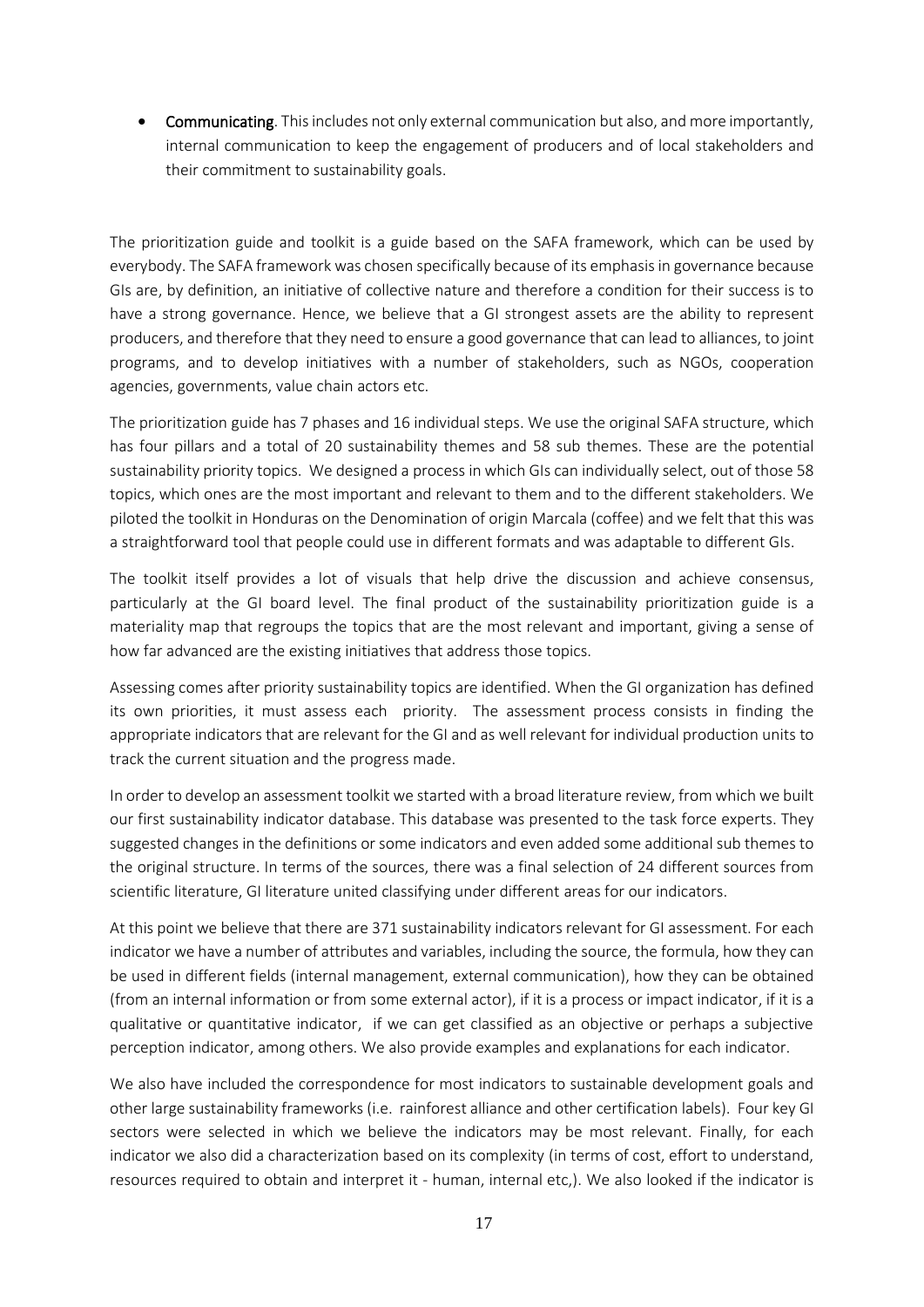relevant from a value chain perspective (retailers, processors, firms) and at its application (territorial, the value chain or even society at large). Lastly, if it is collective or individual in nature.

This classification provides a number of considerations for GI organizations to select the sustainability indicators they want to track. For example, those indicators that can relate to several frameworks may help GIs understand what their clients are looking for, making the basis for a dialogue using similar tools and understandings, as a way to building a bridge between bottom up and top down approaches. .

These current 371 indicators are fairly comprehensive as they also relate to sustainable development goals, and also help to create the dialogue around SDGs with territories, governments etc. At this point we are still reviewing the indicators selected, so there might be marginal changes to cime in the sustainability indicator database. Once the database is finalized, our intention is to create an assessment and improvement guide to help GI organizations define their pathway to sustainability through alliances. We also expect to be able to pilot these guides and gain some field experience so that we could eventually create a toolkit and its respective application for easier use .

In sum, GIs have a significant potential to contribute to SDGs, we believe that the bottom up approach is crucial for GIs so that sustainability priorities are not imposed upon them, but that producers themselves have a say in determining priorities, leading to a longer term producer commitment to sustainability

Lastly, we believe that the SSGI and its execution will depend on the ability to generate alliances for sustainability. This means that the SSGI needs to be able to engage other stakeholders and interests, and therefore must have a consistent framework with those frameworks used by potential allies to be able to create the necessary conditions for a dialogue. The other key condition for GI organization to develop alliances is a strong governance, a crucial pillar for GI success. This is why Governance is a sustainability pillar on its own within the SSGI. Ultimately, a good governance may lead not only to alliances but also to help access new markets, to comply with evolving regulations and to to enhance a GI organization´s legitimacy and relevance in the territory.

[Click here for the full presentation.](https://www.origin-gi.com/images/stories/PDFs/English/PPT/oriGIn-FAO_Series_of_webinars_2020-PPT/Final_PPT-2020-12-02_SSGI_presentation_implementation_update_Luis_Samper_1.pdf)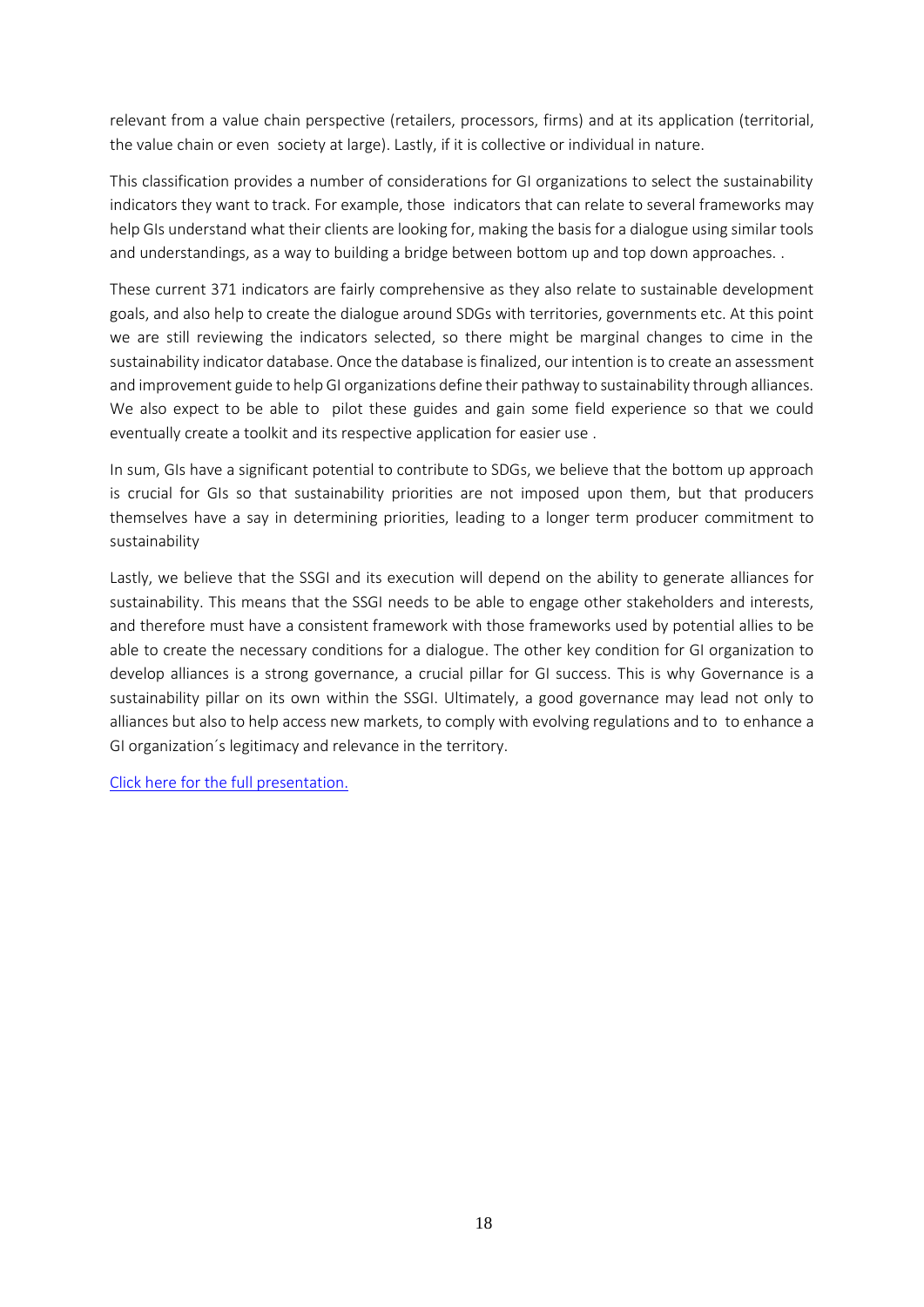### <span id="page-18-0"></span>Wrap up and conclusion

#### Ms. Emilie Vandecandelaere , FAO

I would like first to thank the reporters of all webinars; they synthetize well all the discussions that have been held through this series of webinars. It was reflecting what was discussed and especially the recommendations that came from each discussion, while you also propose concrete proposals. I was particularly interested in some elements mentioned in the different presentations. First, the importance of increasing knowledge in each specific or transversal topics that we approached in the various webinars: either crucial topics as the certification with the example in the wine sector or the climate change, or emerging topic with lots of potential, in particular with the topic of healthy diets, traditional knowledge and indigenous communities, or again the potential of GIs for the wild collected products. On all these topics,, the idea of developing more studies and research to identify best practices and knowledge have been highlighted, for example with the possibility to get more funds from EU, more research like LIFE or other funding opportunity. This is why it is really important to organize ourselves through a consortium or other type of collaboration to be able to develop the necessary knowledge in these different areas.

Another important point that was mentioned is the importance of providing tools to guide producers. On that, we look forward to the forthcoming publication by the FAO and oriGIn of the toolkit for prioritization and soon for assessment. It is worth to mention the forthcoming publication by the FAO and the University of Florence about methodology to evaluate GI impact, which can be very useful to contribute to sustainability throughout the process.

Finally, another point that is key in terms of supporting concrete action is to develop more cooperation (i.e. South- south cooperation was mentioned). We already started discussing this with oriGIn during the last General Assembly in Georgia, and we will make progress in our reflection to develop this kind of interaction between countries. For example, Africa and Asia presentcommon issues and ongoing projects where producers or territorial authorities have common interest to share. Cooperation was also mentioned to encourage exchange of best practices and sharing of mature or older experiences in support to emerging ones and go forward with concrete proposals. For each topic we have now some material to put into practice into concrete collaboration and activities.

#### Massimo Vittori, oriGIn

Mr. Massimo Vittori thanked all the participants, panelists and partners of webinars that were held during this series. He then recalled his hope to continue to work all together and to develop future cooperation and projects. He finally thanked the FAO for the ongoing collaboration, Mr. Luis Fernando Samper (Former President of oriGIn) and all the organizers of the events.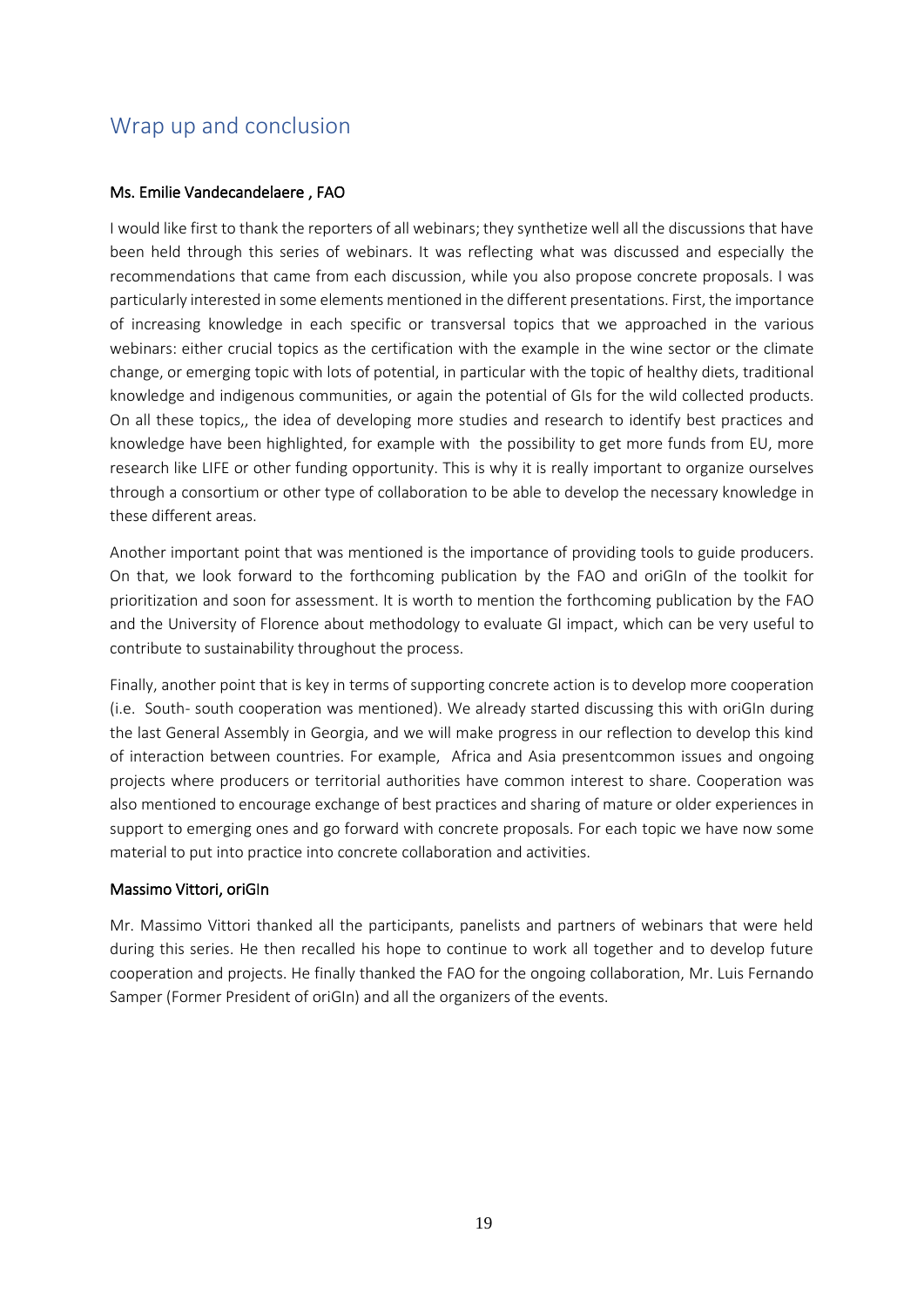# <span id="page-19-0"></span>List of registered participants

| Country       | Name              | Family name         | Organization                                                                      |
|---------------|-------------------|---------------------|-----------------------------------------------------------------------------------|
| Algeria       | Belmehdi          | Abdelhafid          | Ministry of Agriculture                                                           |
| Belgium       | Nathalie          | Nathon              | <b>EU Commission</b>                                                              |
| Belgium       | Amine             | Khaldoun            | Représentation régionale des Pays de la Loire                                     |
| Belgium       | Giulia            | Scaglioni           | AREPO                                                                             |
| Belgium       | Francesca         | Alampi              | AREPO                                                                             |
| Belgium       | Bernard           | O' Connor           | <b>NCTM</b>                                                                       |
| <b>Brazil</b> | <b>THOMAZ</b>     | FRONZAGLIA          | <b>Brazilian</b><br>Agricultural<br>Research<br>Corporation (Embrapa)             |
| Cameroun      | Esther            | Ngah                | Ngaoundéré,<br>Ngaoundéré<br>Université<br>de<br>Cameroun                         |
| Cameroun      | Monique           | Bagal               | GI Consultant                                                                     |
| Colombia      | Luis<br>Fernando  | Samper              | 4.0 Brands                                                                        |
| Costa Rica    | María<br>Patricia | Sánchez Trejos      | CeNAT/CONARE. Área de Gestión Ambiental                                           |
| Dominica      | Ryan              | Anselm              | FAO National Correspondent                                                        |
| France        | Diana             | Ugalde<br>Jalenques | Research Unit GRAPPE ESA INRA                                                     |
| France        | Sonia             | <b>DARRACQ</b>      | Embassy of France - Nigeria                                                       |
| France        | Delphine          | Marie-Vivien        | <b>CIRAD</b>                                                                      |
| France        | Nao               | <b>HAYASHI</b>      | <b>UNESCO</b>                                                                     |
| France        | Sibylle           | Slattery            | <b>FAO</b>                                                                        |
| France        | Selena            | Travaglio           | Community Plant Variety Office                                                    |
| France        | Meenakshi         | Prasad              | Community Plant Variety Office                                                    |
| France        | Laurent           | <b>ROY</b>          | Consultant                                                                        |
| France        | Solène            | Blanc               | oriGIn                                                                            |
| France        | Akane             | Nakamura            | UNESCO - Asia and Pacific Unit                                                    |
| France        | Christophe        | Chassard            |                                                                                   |
| France        | Maite             | Puig de Morales     | <b>IAMM</b>                                                                       |
| France        | Sebastien         | <b>Breton</b>       | oriGIn France                                                                     |
| Georgia       | la                | Ebralidze           | Elkana                                                                            |
| Georgia       | Mariam            | Jorjadze            | ELKANA                                                                            |
| Germany       | Karola            | Schober             | Bayerisches Staatsministerium für Ernährung,<br>Landwirtschaft und Forsten        |
| Germany       | Hannah            | Lindermayer         | Bayerisches Staatsministerium für Ernährung,<br>Landwirtschaft und Forsten        |
| Germany       | Alexander         | Hugel               | Ernährung<br>für<br>Kompetenzzentrum<br>KErn<br>(Competence Center for Nutrition) |
| Germany       | Maryam            | Saeedi              | Eurofins Global Control                                                           |

94 participants registered for the online event.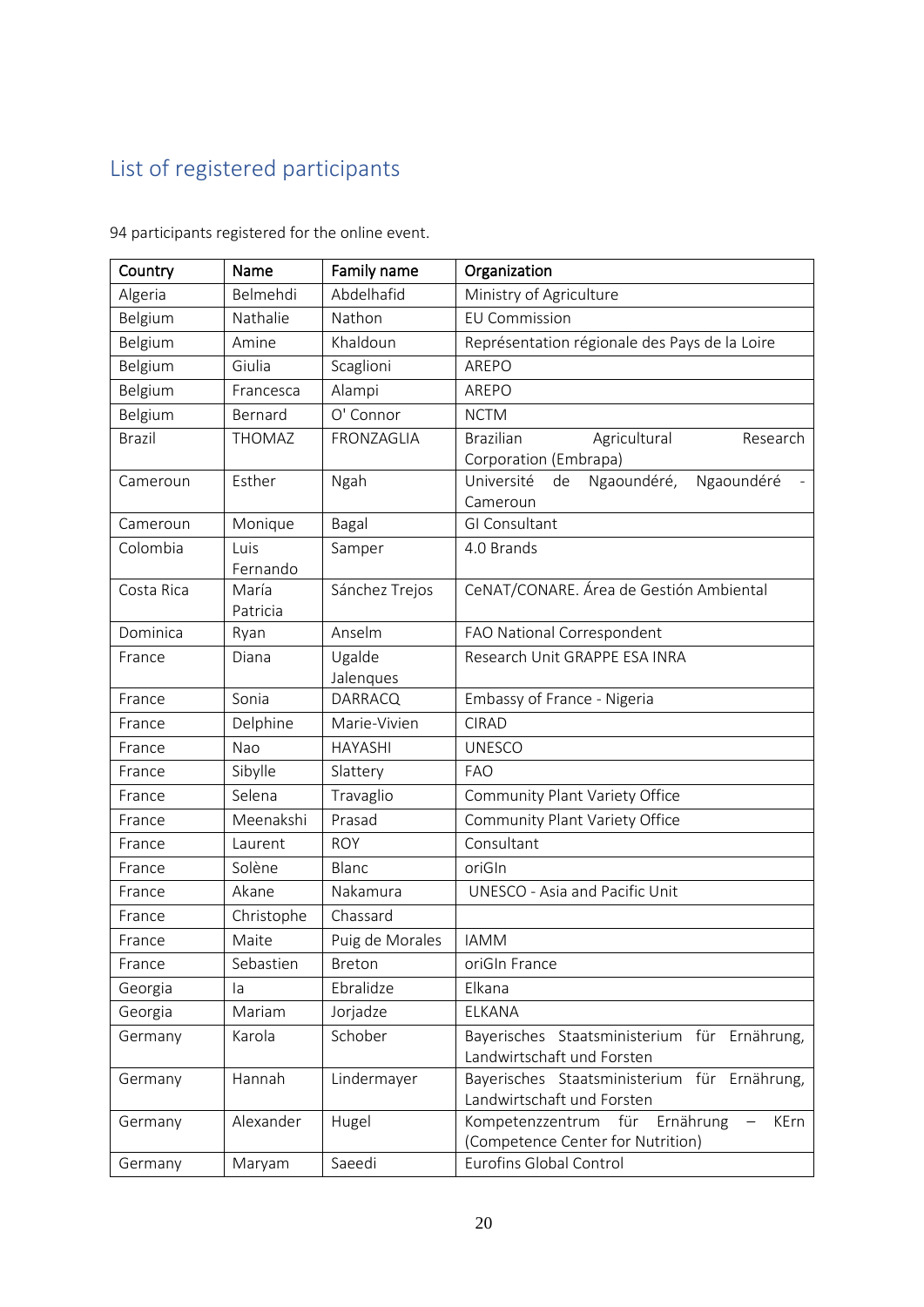| Greece    | Dimitra        | Gaki                          | Université de Thessalie                                        |
|-----------|----------------|-------------------------------|----------------------------------------------------------------|
| Greece    | Hristos        | Vakoufaris                    | Ministry of Rural Development and Food                         |
| Greece    | Lamprini       | Diamanti                      | Region of Thessaly                                             |
| Grenada   | Theodell       | Stephens                      | Agricultural Extension assistant                               |
| Grenada   | Trishia        | Marrast                       | Ministry of Agriculture                                        |
| Grenada   | Rena           | Noel                          | Ministry of Agriculture                                        |
| Guinea    | Cécé           | Kpohmou                       | <b>BSD/MIPME</b>                                               |
| India     | Latha          | Nair                          | <b>K&amp;S Partners</b>                                        |
| Indonesia | <b>MIRANDA</b> | <b>RISANG</b><br>AYU<br>PALAR | Universitas Padjadjaran                                        |
| Iran      | Mona           | Kanan                         | Consultant IPI Project Iran                                    |
| Iraq      | Adham          | Maitham                       | Ministry of Industry and Mineral                               |
| Italy     | Maria Giulia   | Mariani                       | Consultant                                                     |
| Italy     | Barbara        | Massicci                      | University of Parma                                            |
| Italy     | Gennaro        | Giliberti                     | Regione Toscana- Direzione Agricoltura e sviluppo<br>rurale    |
| Italy     | Giovanni       | Belletti                      | University of Florence                                         |
| Italy     | Francesca      | Ponti                         | Regione Emilia Romagna                                         |
| Italy     | Emilie         | Vandecandelaer<br>e           | <b>FAO</b>                                                     |
| Italy     | Arianna        | Carita                        | <b>FAO</b>                                                     |
| Italy     | Mohamme<br>d   | Ahdi                          | <b>FAOLOW</b>                                                  |
| Italy     | Florence       | Tartanac                      | <b>FAO</b>                                                     |
| Italy     | Valentina      | Pizzamiglio                   | Consorzio Parmigiano Reggiano                                  |
| Italy     | Endo           | Yoshihide                     | FAO (OCB)                                                      |
| Italy     | Andrea         | PoloGalante                   | <b>FAO</b>                                                     |
| Italy     | Manuel         | Anta                          | <b>FAO</b>                                                     |
| Italy     | Florian        | Doerr                         | <b>FAO</b>                                                     |
| Italy     | Jacopo         | Famiglietti                   | Politecnico di Milano                                          |
| Italy     | Stefano        | Stefanucci                    | Equalitas                                                      |
| Italy     | Sven           | Walter                        | <b>FAO</b>                                                     |
| Italy     | Anna           | Lartey                        | <b>ESN-Director FAO</b>                                        |
| Italy     | Nina           | Coates                        | <b>FAO</b>                                                     |
| Jamaica   | Sara-Ruth      | Allen                         | Consultant SMEs                                                |
| Japan     | Junko          | Kimura                        | Hosei University                                               |
| Japan     | Herve          | Couraye                       | SGS                                                            |
| Macedonia | Theodore<br>G. | Siogkas                       | Managing Authority of Western Macedonia O.P.                   |
| Mexico    | Fernando       | Cano Trevino                  | Consejo Regulador del Tequila (CRT)                            |
| Portugal  | José           | Massuça                       | University - Universidade de Trás-os-Montes e<br>Alto Douro    |
| Portugal  | Nuno           | Reis                          | University of Trás-os-Montes and Alto Douro                    |
| Portugal  | Barbara        | Lamolinara                    | University of Evora and of Trás-os-Montes and<br>Alto Douro    |
| Portugal  | Tiago          | Pontinha                      | Utad-<br>Doutoramento<br>Agronegócios<br>e<br>sustentabilidade |